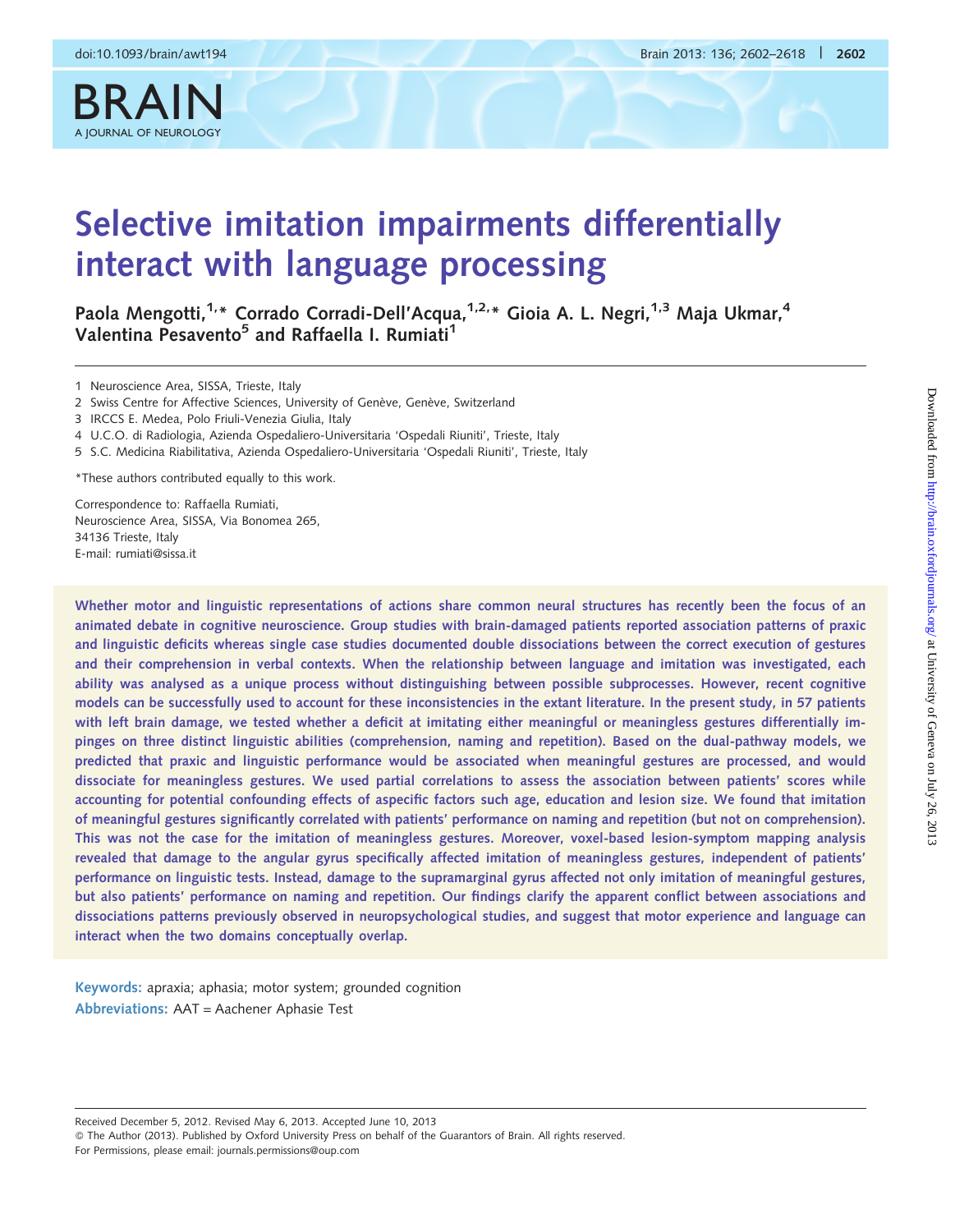# Introduction

Traditionally limb apraxia is defined as a deficit in producing voluntary movements in absence of elementary sensorimotor or coordination deficits, language comprehension deficit or severe mental deterioration. The most popular classification of limb apraxia closely derives from the two-step model of action control proposed by [Liepmann \(1920\).](#page-15-0) According to his conceptualization, a failure to generate the mental image of the intended gesture gives rise to ideational apraxia, which is better captured by asking patients to use objects [\(Steinthal, 1871](#page-16-0); [Morlaas, 1928;](#page-15-0) [Poeck,](#page-16-0) [1982](#page-16-0); [De Renzi and Lucchelli, 1988; Goldenberg and Hagmann,](#page-15-0) [1998](#page-15-0); [Rumiati](#page-16-0) et al., 2001). In contrast, a faulty ability to implement this image into the appropriate motor output corresponds to ideomotor apraxia and it is observed, according to Liepmann's view later endorsed by [De Renzi \(1990\)](#page-15-0), when patients are not only asked to execute a gesture demonstrated by the examiner (i.e. visuo-imitative apraxia), but also when asked to pantomime them on verbal command [see [Goldenberg, \(2009\)](#page-15-0) for detailed discussions on the model]. As to the brain correlates of these two main manifestations of apraxia, although ideational apraxia has been primarily associated with damage to the parietal lobe ([Rumiati](#page-16-0) et al., 2001; [Goldenberg and Spatt, 2009\)](#page-15-0), ideomotor apraxia has been observed after damage predominantly to the left parietal and premotor cortices [\(De Renzi](#page-15-0) et al., 1980, [1983](#page-15-0); [Goldenberg](#page-15-0) et al., 1996; Tessari et al[., 2007](#page-16-0); see [Goldenberg,](#page-15-0) [2009](#page-15-0); Rumiati et al[., 2010,](#page-16-0) for recent reviews). This two-step distinction of limb apraxia has been replaced by other accounts as it does not fully capture all the observed dissociations and it does not adequately explain the types of errors apraxic patients make (Poizner et al[., 1995\)](#page-16-0).

As in right-handed individuals, left-brain damage frequently (although not necessarily) impairs both linguistic and action abilities, it has been suggested that apraxia and aphasia might be caused by the disruption of a single underlying mechanism that, over the years, has been differentially referred to as 'asymbolia' ([Finkelnburg, 1870](#page-15-0)), deficit of 'abstraction' ([Goldstein, 1948](#page-15-0)), of 'conceptualization' ([Bay, 1962](#page-15-0)) or of 'use of symbols for communication' (Duffy et al[., 1975\)](#page-15-0). For instance, [de Ajuriaguerra](#page-15-0) et al. [\(1960\)](#page-15-0) tested 415 patients and found that  $\sim$ 90% of patients suffering from apraxia (42/47 with ideomotor apraxia and 10/11 with ideational apraxia) were also aphasic. Similarly, [De Renzi](#page-15-0) et al. [\(1968\)](#page-15-0) reported a strong correlation between a deficit in language comprehension and ideational apraxia. These associations between apraxic and aphasic symptoms in neuropsychological patients converge with the results from neuroimaging studies on healthy volunteers in which activations in the frontoparietal motor system were observed when they processed actionrelated words and sentences (Hauk et al[., 2004;](#page-15-0) [Tettamanti](#page-16-0) et al., [2005](#page-16-0); [Ruschemeyer](#page-16-0) et al., 2007; Postle et al., 2008; Péran et al., [2010](#page-16-0); [Willems](#page-16-0) et al., 2010). These neuropsychological and neuroimaging results have, in recent years, been interpreted as evidence for grounded (or embodied) theories of cognition (Pulvermüller, 2005; [Gallese and Lakoff, 2005; Barsalou, 2008](#page-15-0)). Accordingly, access to the meaning of a verb or sentence denoting a given action activates brain regions that are involved in the execution of the same action. On this perspective, understanding the meaning of verbs such as 'grasping' or 'throwing' implies the re-enactment of the action representations that enable actual grasping and throwing to occur, and that are thought to be damaged in apraxic patients.

In contrast with the associations of deficits in large groups of patients (and by neuroimaging data on healthy individuals), reports of isolated patients exhibiting aphasia in the absence of apraxia and vice versa suggest how linguistic and motor abilities can functionally dissociate. For instance, Liepmann (quoted by [de](#page-15-0) [Ajuriaguerra](#page-15-0) et al., 1960), described seven non-aphasic patients with apraxia, six of whom had right-sided hemiplegia. Subsequently, Kertesz et al[. \(1984\)](#page-15-0) studied 177 cerebrovascular patients and found that six of them with severe aphasia did not show any apraxic deficit. Critically, [Papagno](#page-16-0) et al. (1993) tested 699 patients with a shortened version of a comprehension test (Token test, [De Renzi and Faglioni, 1978](#page-15-0)) to assess language abilities and an imitation test [\(De Renzi](#page-15-0) et al., 1980), and found that 149 were aphasic but not apraxic, and 10 apraxic but not aphasic. The double dissociations between apraxic and aphasic deficits reported in the above studies suggest that the linguistic ability and the praxic ability are functionally separable and that they may each rely on a different neural network.

The striking divergence between association and dissociation patterns was confirmed by two recent studies in which 37 (Negri et al.[, 2007](#page-15-0)) and 12 (Papeo et al[., 2010\)](#page-16-0) unilaterally brain-damaged patients were required to perform motor and verbal tasks on the same set of stimuli. Although at the grouplevel reliable correlations between patients' performance in motor and linguistic tasks were documented, when the performance of individual patients was considered, double dissociations between object use and linguistic processing of the corresponding nouns were observed (Negri et al.[, 2007;](#page-15-0) Papeo et al[., 2010](#page-16-0)). There are several possible explanations as to why conflicting results are found in the literature: (i) the tests used to assess language and imitation, which tend to vary considerably across studies, typically tap either language or imitation as if they each were a single process; (ii) patients' averaged performance does not show the single cases who may dissociate (i.e. the artifact of the mean, [Shallice, 1988](#page-16-0)); and (iii) the brain regions sustaining language and imitation are contiguous and therefore a vascular lesion may affect both abilities.

As far as imitation is concerned, only a handful of neuropsychological reports analysed at single-case level patients' dissociating imitative performance on meaningful and meaningless gestures [\(Goldenberg and Hagmann, 1997;](#page-15-0) [Peigneux](#page-16-0) et al., 2000; [Bartolo](#page-15-0) et al[., 2001;](#page-15-0) Tessari et al[., 2007](#page-16-0)). This evidence suggests that imitation does not rely on a single but on multiple mechanisms (see also [Tessari and Rumiati, 2004](#page-16-0), for evidence from healthy individuals). Overall, three patients had more difficulty imitating meaningful gestures than meaningless gestures, whereas 11 showed the opposite pattern. The lesions of 7 of 11 patients with a specific deficit at imitating meaningless gestures seem to affect the left angular gyrus (Patients LK and EN in [Goldenberg](#page-15-0) [and Hagmann 1997;](#page-15-0) one patient described in [Peigneux](#page-16-0) et al., [2004](#page-16-0); Cases 12, 13, 19 and 23 in Tessari et al.[, 2007\)](#page-16-0), whereas two of three patients with a specific deficit in imitating meaningful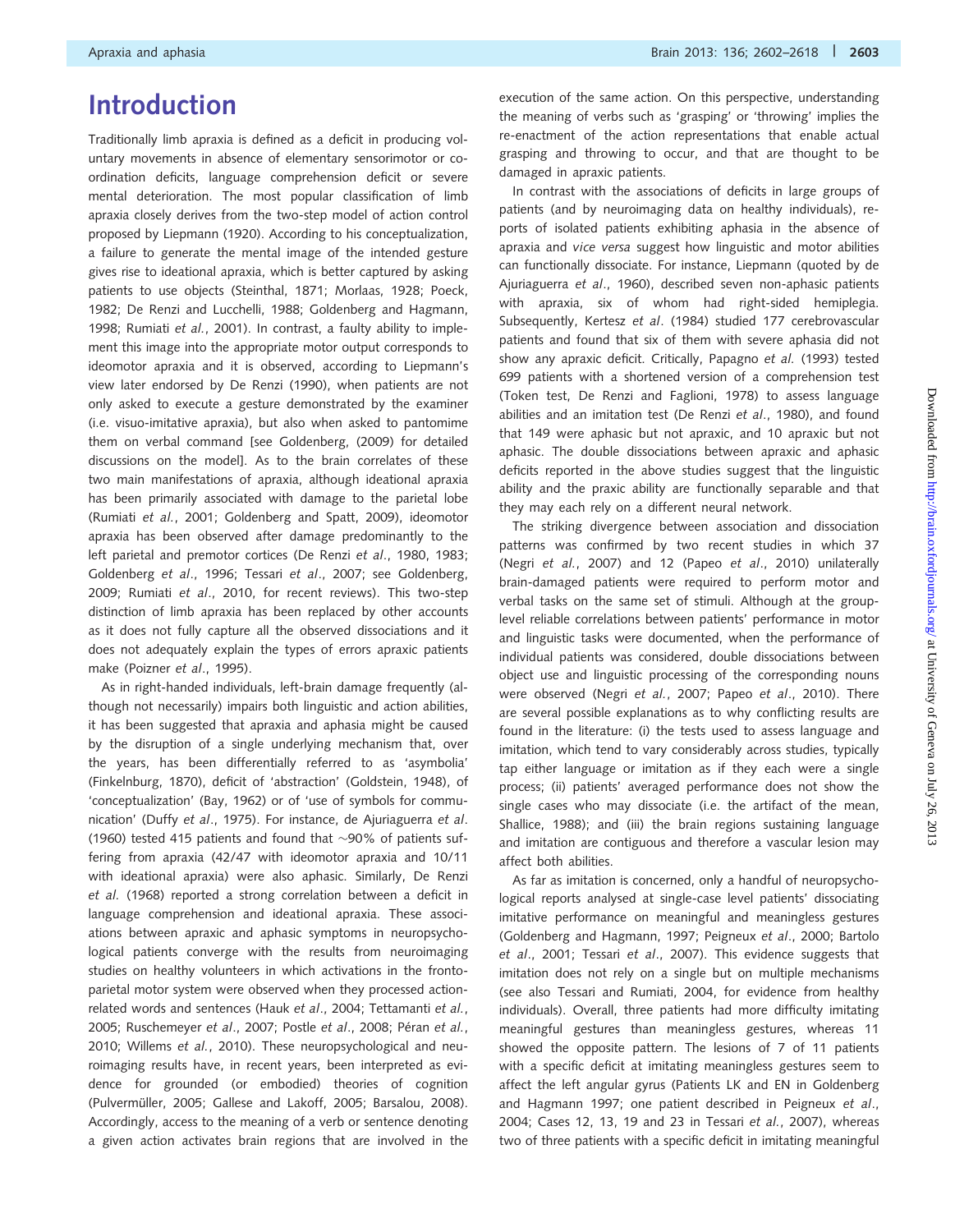gestures had lesions also involving the middle and superior temporal gyri as well as the hippocampus.

These neuropsychological findings can be interpreted within the dual-pathway model of gesture imitation by Rumiati and colleagues [\(Tessari and Rumiati, 2004](#page-16-0); Tessari et al[., 2007\)](#page-16-0), based on the elaboration of the seminal model originally put forward by Rothi et al. [\(1991\)](#page-16-0); (see also Cubelli et al[. 2000,](#page-15-0) for a similar model). According to this view, gesture imitation is subserved by both a 'direct' pathway, that allows the slavish reproduction of the seen gestures, irrespective of their content, and a 'semantic' pathway, through which gestures are produced by access to their meaning in the semantic memory. Whereas the semantic pathway is exclusively dedicated to meaningful, familiar gestures, the direct pathway prevalently processes meaningless gestures, but it could theoretically be used with meaningful gestures too as, for instance, when meaningful and meaningless gestures are presented intermingled within a block ([Tessari and Rumiati, 2004](#page-16-0)).

Models such as the one just described ([Tessari and Rumiati,](#page-16-0) [2004;](#page-16-0) Tessari et al[., 2007](#page-16-0); but see also Rothi et al[., 1991;](#page-16-0) Cubelli et al[., 2000\)](#page-15-0) offer a possible account of the apparent inconsistency in the extant literature between patients' linguistic performance and praxic performance. When patients attempted to imitate meaningful gestures by relying on a damaged semantic pathway, potentially subserving also some aspects of linguistic tasks (Fig. 1), correlations/associations of aphasia and imitation apraxia for meaningful gestures were observed (even though, in principle, patients could have selected the direct pathway to imitate meaningful gestures; [Bartolo](#page-15-0) et al., 2001, see also [Tessari](#page-16-0) et al[., 2007,](#page-16-0) for an explanation of why patients with a faulty semantic pathway do not choose the direct pathway to imitate meaningful gestures). On the other hand, dissociations between language and motor action performance might reflect patients' attempts to engage the same direct pathway used prevalently, but not exclusively, for imitating meaningless gestures. Thus correlations/associations of linguistic and praxic deficits should be expected only when patients imitate meaningful gestures (but not meaningless) gestures. Unfortunately, given that in the extant literature the number of single-cases with a selective deficit in imitation of meaningful (three patients, one of which with a documented aphasia) or meaningless gestures (11 patients, three of which with a documented aphasia) is very small, such prediction remains untested.

In the present study we tested 57 patients with damage to the left hemisphere for their ability to process language [Aachener Aphasie Test (AAT), [Luzzatti](#page-15-0) et al., 1996], to use objects (test from [De Renzi](#page-15-0) et al., 1968) and to imitate meaningful and meaningless gestures. Two different tests were used for assessing patients' imitation performance, one developed by [De Renzi](#page-15-0) et al. [\(1980\),](#page-15-0) administered to 25 patients, and one developed by [Tessari](#page-16-0) et al. [\(2011\),](#page-16-0) administered to the remaining 32. We used partial correlation analysis to assess possible relations between linguistic and imitation performance (while controlling for potential effects of aspecific variables, such as age, education, lesion size, etc.). Moreover, to identify the brain regions specifically associated with patients' behavioural scores in all the tests used, we then implemented the voxel-based lesion-symptom mapping analysis (Bates et al[., 2003](#page-15-0)). In particular, we predicted that only imitation



**Visual Object Visual Gesture** 

Name/Verb

proposed by Rothi et al[. \(1991\)](#page-16-0). According to this model, imitation of familiar gestures relies on the semantic, indirect route that encompasses the input praxicon, the semantic system, the output praxicon, and the short term memory; imitation of new gestures relies on the non-semantic, direct route that, from visual analysis, leads directly to the short-term memory. Originally published in [Rumiati](#page-16-0) et al. (2010). SDS = structural description system.

of meaningful gestures would correlate with patients' linguistic deficit; if this prediction turned out to be correct, it would suggest that language and action are likely to interact in the conceptual system. In contrast, we predicted that imitation of meaningless gestures should dissociate from patients' linguistic abilities, revealing regions specifically recruited for action reproduction, independently of the language network.

# Materials and methods **Participants**

Fifty-seven patients (24 females, mean age =  $64.05 \pm 9.83$  years; mean education =  $10.54 \pm 4.09$  years; mean time post stroke = 5.83 months, range: 15 days to 77 months) who had suffered a single lefthemisphere cerebrovascular accident entered the study. Patients had no previous neurological history, were  $<$ 85 years of age, and had at least 5 years of education. Patients' handedness was assessed using the Edinburgh Handedness Inventory ([Oldfield, 1971\)](#page-15-0) and their scores are shown in [Table 1](#page-3-0). They were tested at the Rehabilitation Unit of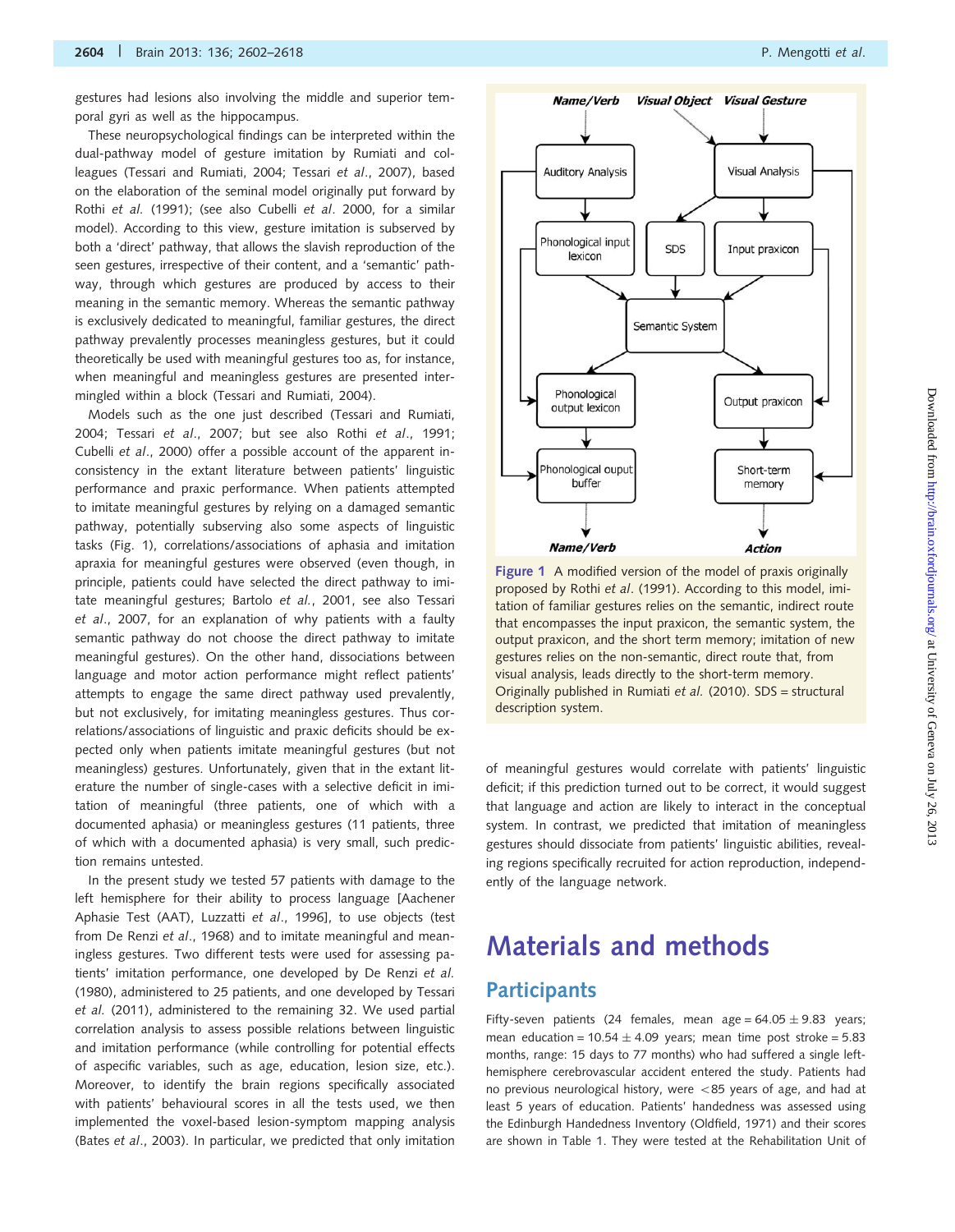| こうしょう うちゅう トランド・コーヒー                                       |
|------------------------------------------------------------|
|                                                            |
|                                                            |
|                                                            |
|                                                            |
|                                                            |
| ֖֖֖ׅׅׅ֖֧֚֚֚֚֚֚֚֚֚֚֚֚֚֚֚֚֚֚֚֚֚֚֚֚֚֚֚֚֚֚֡֬֝֬֓֡֞֝֓֞           |
| <b>ALCOHOL DE CALLACHERA CHA CONCERNER CHARGE LES LONG</b> |
|                                                            |
|                                                            |
|                                                            |
|                                                            |
|                                                            |

<span id="page-3-0"></span>

| WARR.<br>faces        |                         |                  | は は は 乍 カ ス は 山 は 万 刃 ね 辺 込 れ は ち カ は ね り 刀 は ほ は み 巧 り ひ は は は カ り 刃 格 は は カ り 辺 ほ は は ひ り は は は カ り つ ほ は は |                                                                                                                                                                                                                                     |               |                          |                |                |                |                         |                |                |                |                     |                |                                                                                                                                                                                                                                                                                                                                                                                                                                       |                 |                  |                                                                                                                                                                                                                                                                                                                                                                                                                                   |                             |                             |                    |                |                                                                       |               |                                                                                                                                                                                                                                                                                                                                                                                                                                   |                 |                |                  |                   |                |                |                |                                                      |                |
|-----------------------|-------------------------|------------------|---------------------------------------------------------------------------------------------------------------|-------------------------------------------------------------------------------------------------------------------------------------------------------------------------------------------------------------------------------------|---------------|--------------------------|----------------|----------------|----------------|-------------------------|----------------|----------------|----------------|---------------------|----------------|---------------------------------------------------------------------------------------------------------------------------------------------------------------------------------------------------------------------------------------------------------------------------------------------------------------------------------------------------------------------------------------------------------------------------------------|-----------------|------------------|-----------------------------------------------------------------------------------------------------------------------------------------------------------------------------------------------------------------------------------------------------------------------------------------------------------------------------------------------------------------------------------------------------------------------------------|-----------------------------|-----------------------------|--------------------|----------------|-----------------------------------------------------------------------|---------------|-----------------------------------------------------------------------------------------------------------------------------------------------------------------------------------------------------------------------------------------------------------------------------------------------------------------------------------------------------------------------------------------------------------------------------------|-----------------|----------------|------------------|-------------------|----------------|----------------|----------------|------------------------------------------------------|----------------|
| REY<br>്യ             |                         | 26/32<br>38/46   |                                                                                                               | na a 2008.<br>1 may 2008 1 may 2008 1 may 2008 1 may 2008 1 may 2008 1 may 2008 1 may 2008 1 may 2008 1 may 2008 1 may 2008<br>1 may 2008 1 may 2008 1 may 2008 1 may 2008 1 may 2008 1 may 2008 1 may 2008 1 may 2008 1 may 2008 1 |               |                          |                |                |                |                         |                |                |                |                     |                |                                                                                                                                                                                                                                                                                                                                                                                                                                       |                 |                  |                                                                                                                                                                                                                                                                                                                                                                                                                                   |                             |                             |                    |                |                                                                       |               |                                                                                                                                                                                                                                                                                                                                                                                                                                   |                 |                |                  |                   |                |                |                | $\begin{array}{cc} \n a & a \\  1 & a\n \end{array}$ |                |
| REY<br>def            |                         | $\circ$ $\sim$   |                                                                                                               | $\begin{array}{cccc}\n\mathbf{a} & \mathbf{a} & \mathbf{c} \\ \mathbf{c} & \mathbf{c} & \mathbf{d} \\ \mathbf{c} & \mathbf{c} & \mathbf{c}\n\end{array}$                                                                            |               |                          |                |                |                |                         |                |                |                |                     |                | $\begin{array}{l} \frac{1}{c} \, \, \mathop{\rule[0pt]{0pt}{0.5pt}}\nolimits^{\mathop{\rule[0pt]{0pt}{0.5pt}}\nolimits^{\mathop{\rule[0pt]{0pt}{0.5pt}}\nolimits^{\mathop{\rule[0pt]{0pt}{0.5pt}}\nolimits^{\mathop{\rule[0pt]{0pt}{0.5pt}}\nolimits}}}\, \, \mathop{\rule[0pt]{0pt}{0.5pt}}\nolimits^{\mathop{\rule[0pt]{0pt}{0.5pt}}\nolimits^{\mathop{\rule[0pt]{0pt}{0.5pt}}\nolimits^{\mathop{\rule[0pt]{0pt}{0.5pt}}\nolimits^$ |                 |                  |                                                                                                                                                                                                                                                                                                                                                                                                                                   |                             |                             |                    |                |                                                                       |               |                                                                                                                                                                                                                                                                                                                                                                                                                                   |                 |                |                  |                   |                |                |                |                                                      |                |
| REY<br>imm            |                         |                  |                                                                                                               |                                                                                                                                                                                                                                     |               |                          |                |                |                |                         |                |                |                |                     |                |                                                                                                                                                                                                                                                                                                                                                                                                                                       |                 |                  |                                                                                                                                                                                                                                                                                                                                                                                                                                   |                             |                             |                    |                |                                                                       |               |                                                                                                                                                                                                                                                                                                                                                                                                                                   |                 |                |                  |                   |                |                |                |                                                      |                |
| WCST<br>pers          |                         |                  | O d d d d d d d d d d d d O d d d d O                                                                         |                                                                                                                                                                                                                                     |               |                          |                |                |                |                         |                |                |                |                     | $\vec{r}$ o    |                                                                                                                                                                                                                                                                                                                                                                                                                                       |                 |                  | $\begin{array}{ccccccccc}\n\mathbf{a} & \mathbf{a} & \mathbf{a} & \mathbf{b} & \mathbf{c} & \mathbf{c} & \mathbf{c} & \mathbf{c} & \mathbf{c} & \mathbf{c} & \mathbf{c} & \mathbf{c} & \mathbf{c} & \mathbf{c} & \mathbf{c} & \mathbf{c} & \mathbf{c} & \mathbf{c} & \mathbf{c} & \mathbf{c} & \mathbf{c} & \mathbf{c} & \mathbf{c} & \mathbf{c} & \mathbf{c} & \mathbf{c} & \mathbf{c} & \mathbf{c} & \mathbf{c} & \mathbf{c} &$ |                             | $\frac{a}{2}$ $\frac{a}{2}$ |                    |                |                                                                       |               | $\begin{array}{ccc}\n\mathbf{1} & \mathbf{1} & \mathbf{1} & \mathbf{1} & \mathbf{1} & \mathbf{1} & \mathbf{1} & \mathbf{1} & \mathbf{1} & \mathbf{1} & \mathbf{1} & \mathbf{1} & \mathbf{1} & \mathbf{1} & \mathbf{1} & \mathbf{1} & \mathbf{1} & \mathbf{1} & \mathbf{1} & \mathbf{1} & \mathbf{1} & \mathbf{1} & \mathbf{1} & \mathbf{1} & \mathbf{1} & \mathbf{1} & \mathbf{1} & \mathbf{1} & \mathbf{1} & \mathbf{1} & \math$ |                 |                |                  |                   |                |                |                |                                                      | $\overline{a}$ |
| WCST<br>n.cat.        |                         |                  |                                                                                                               |                                                                                                                                                                                                                                     |               |                          |                |                |                |                         |                |                |                | $\vec{n}$ $\vec{o}$ |                |                                                                                                                                                                                                                                                                                                                                                                                                                                       |                 |                  | $\begin{array}{ccc}\n\mathbf{a} & \mathbf{a} & \mathbf{c} & \mathbf{c} & \mathbf{c} & \mathbf{c} & \mathbf{c}\n\end{array}$                                                                                                                                                                                                                                                                                                       |                             |                             |                    |                |                                                                       |               | $\begin{array}{cccccccccc} \vec{a} & \vec{a} & \vec{b} & \vec{c} & \vec{c} & \vec{d} & \vec{c} & \vec{c} & \vec{c} & \vec{c} & \vec{c} & \vec{c} & \vec{c} & \vec{c} & \vec{c} & \vec{c} & \vec{c} & \vec{c} & \vec{c} & \vec{c} & \vec{c} & \vec{c} & \vec{c} & \vec{c} & \vec{c} & \vec{c} & \vec{c} & \vec{c} & \vec{c} & \vec{c} & \vec{c} & \vec{c} & \vec{c} & \vec{c} & \vec{c} & \$                                       |                 |                |                  |                   |                |                |                |                                                      |                |
| <b>VEIGL</b>          |                         |                  |                                                                                                               |                                                                                                                                                                                                                                     |               |                          |                |                |                |                         |                |                |                |                     |                |                                                                                                                                                                                                                                                                                                                                                                                                                                       |                 |                  |                                                                                                                                                                                                                                                                                                                                                                                                                                   |                             |                             |                    |                |                                                                       |               |                                                                                                                                                                                                                                                                                                                                                                                                                                   |                 |                |                  |                   |                |                |                |                                                      |                |
| <b>TMT</b><br>$B - A$ |                         |                  |                                                                                                               |                                                                                                                                                                                                                                     |               |                          |                |                |                | 120                     |                |                |                |                     |                | F 8 5 7 6 5 8 9 4                                                                                                                                                                                                                                                                                                                                                                                                                     |                 |                  |                                                                                                                                                                                                                                                                                                                                                                                                                                   |                             |                             |                    |                |                                                                       |               | 25.588786                                                                                                                                                                                                                                                                                                                                                                                                                         |                 |                |                  |                   |                |                | Endergangen    |                                                      |                |
| TMT-B                 | 46                      |                  | FRA FRA FRA FRA FRA RA                                                                                        |                                                                                                                                                                                                                                     |               |                          |                |                |                |                         |                |                |                |                     |                |                                                                                                                                                                                                                                                                                                                                                                                                                                       |                 |                  |                                                                                                                                                                                                                                                                                                                                                                                                                                   |                             |                             |                    |                |                                                                       |               |                                                                                                                                                                                                                                                                                                                                                                                                                                   |                 |                |                  | 2224309<br>224309 |                |                |                | <u>89</u><br>243                                     |                |
| TMT-A                 |                         |                  |                                                                                                               |                                                                                                                                                                                                                                     |               |                          |                |                |                |                         |                |                |                |                     |                |                                                                                                                                                                                                                                                                                                                                                                                                                                       |                 |                  |                                                                                                                                                                                                                                                                                                                                                                                                                                   |                             |                             |                    |                |                                                                       |               |                                                                                                                                                                                                                                                                                                                                                                                                                                   |                 |                |                  |                   |                |                |                | $rac{101}{103}$                                      |                |
| pictures<br>P&P       |                         | <b>8</b> 8       |                                                                                                               | 789                                                                                                                                                                                                                                 |               |                          | $-47$          |                | n.a            | n.a                     | n.a            | <u>ន ភ</u>     |                | n.d.                |                | $52 \nn.d.$                                                                                                                                                                                                                                                                                                                                                                                                                           |                 |                  | $\begin{array}{ccc}\n5 & \stackrel{\text{d}}{=} & 0 & \stackrel{\text{d}}{=} & 0 \\ \hline\n6 & \quad 0 & 0 & \stackrel{\text{d}}{=} & 0\n\end{array}$                                                                                                                                                                                                                                                                            |                             |                             |                    |                |                                                                       |               | <u>ជា ស្ថិត ស្គាត់ ដូច ដូច ស្គាត់ ដូច</u><br>ស្ថិត ស្ថិត ស្ថិត ស្ថិត ស្ថិត ដូច                                                                                                                                                                                                                                                                                                                                                    |                 |                |                  |                   |                |                |                |                                                      |                |
| Corsi                 |                         | $4.\overline{5}$ |                                                                                                               | 4 2 4 5<br>4 7 4 5 7<br>4 7 4 5 7                                                                                                                                                                                                   |               |                          |                |                |                |                         |                |                |                |                     |                |                                                                                                                                                                                                                                                                                                                                                                                                                                       | $\overline{4}$  |                  | לוויה לאחר המשלח המילים<br>לאחר אליולי המילים המילים<br>לאחר המילים לאחר המילים                                                                                                                                                                                                                                                                                                                                                   |                             |                             |                    |                |                                                                       |               |                                                                                                                                                                                                                                                                                                                                                                                                                                   |                 |                |                  |                   |                |                |                |                                                      |                |
| Span<br>bwd           |                         |                  |                                                                                                               | $\begin{bmatrix} a & b \\ c & d \end{bmatrix}$                                                                                                                                                                                      | n.d.          |                          |                | n.a.           |                | n.d.                    | n.d            | n.d.           |                |                     |                | n.a                                                                                                                                                                                                                                                                                                                                                                                                                                   | n.a.            |                  |                                                                                                                                                                                                                                                                                                                                                                                                                                   | $\overline{\mathfrak{a}}$ . | n.d.                        |                    |                |                                                                       |               |                                                                                                                                                                                                                                                                                                                                                                                                                                   | p.u             | n.d.           | $\overline{a}$   |                   | n.a.           |                |                | n.a.                                                 |                |
| Span<br>fwd           | $\circ$                 | 3.25             | n.a.                                                                                                          | p.u.                                                                                                                                                                                                                                | n.a.          | 5.5                      | 4.25           | p.u.           | 3.75           | n.a.                    | n.a.           | n.a.           | 6.75           | 4.75                | 6.5            | n.a.                                                                                                                                                                                                                                                                                                                                                                                                                                  | n.a.            | 5.5              |                                                                                                                                                                                                                                                                                                                                                                                                                                   | 3.75                        | 2.75                        | 4.5                | 5.5            | 4.75                                                                  | 5             | 4                                                                                                                                                                                                                                                                                                                                                                                                                                 | $\frac{1}{2}$ m |                | 4.25             | 6.25              | 2.75           | 2.5            | $\overline{5}$ | n.a.                                                 | 4.75           |
| VOSP<br>o.d.          |                         | $\frac{5}{6}$    | $\frac{9}{2}$                                                                                                 | $\frac{9}{2}$                                                                                                                                                                                                                       | $\frac{6}{2}$ | $\overline{\phantom{0}}$ | $\tilde{1}$    | $\tilde{c}$    | $\overline{C}$ | $\frac{\infty}{\infty}$ | $\bar{c}$      | $\overline{C}$ | $\overline{0}$ | $\frac{1}{2}$       | $\frac{8}{10}$ | $\frac{9}{7}$                                                                                                                                                                                                                                                                                                                                                                                                                         | $\frac{9}{7}$   | $\overline{15}$  | 20                                                                                                                                                                                                                                                                                                                                                                                                                                | $\overline{9}$              | $\overline{15}$             | $\overline{6}$     | $\frac{1}{2}$  | $\overline{1}$                                                        | $\frac{9}{2}$ | $\overline{6}$                                                                                                                                                                                                                                                                                                                                                                                                                    | $\frac{8}{10}$  | n.d.           | $\overline{4}$   | n.a.              | $\overline{1}$ | $\overline{6}$ | $\overline{6}$ | $\overline{C}$                                       | $\frac{9}{2}$  |
| screen<br>VOSP        | $\frac{\infty}{\infty}$ | 20               | $\overline{20}$                                                                                               | $\overline{4}$                                                                                                                                                                                                                      | 20            | $20^{2}$                 |                | $\overline{9}$ | $\overline{6}$ | $\Omega$                | $\overline{6}$ | $20^{20}$      |                | $\frac{8}{5}$       | $\overline{6}$ | $\overline{20}$                                                                                                                                                                                                                                                                                                                                                                                                                       | $\overline{5}$  | 20               | $\infty$                                                                                                                                                                                                                                                                                                                                                                                                                          | 20                          | 20                          | 20                 | $\overline{5}$ | 20                                                                    | စ္ စ္         |                                                                                                                                                                                                                                                                                                                                                                                                                                   | $\overline{9}$  | $\overline{6}$ | 20               | n.a.              | 20             | 20             | 20             | 20                                                   | $\overline{c}$ |
| Raven's<br>CPM        | 32.8                    | $\overline{21}$  | 36.8                                                                                                          | 21.2                                                                                                                                                                                                                                | 32.6          | 34.9                     | 26.6           | 20.8           | 19.8           | 34.3                    | 7.2            | 36             | 30.8           | 14.4                | 30.1           | n.a.                                                                                                                                                                                                                                                                                                                                                                                                                                  | $\overline{31}$ | 24.5             | 32.3                                                                                                                                                                                                                                                                                                                                                                                                                              |                             | 21.8                        | 26.8               | 21.2           | 33.8                                                                  | 29.8          | 33.4                                                                                                                                                                                                                                                                                                                                                                                                                              | 33.5            | 19.5           | $\frac{2}{2}$    |                   | 29.8           | 27.6           | 29.8           | 29.3                                                 |                |
| Oldfield              | $\overline{5}$          | 83               | $\overline{100}$                                                                                              | $\overline{5}$                                                                                                                                                                                                                      | 92            | n.a.                     | $-83$          | 100            | 100            | n.a.                    | n.a.           | $83\,$         | 100            | n.a.                | n.a.           | n.a.                                                                                                                                                                                                                                                                                                                                                                                                                                  | 100             | $\overline{100}$ | $\overline{5}$                                                                                                                                                                                                                                                                                                                                                                                                                    | $\overline{5}$              | 100                         | 100                | 67             | n.a.                                                                  | 100           | n.a.                                                                                                                                                                                                                                                                                                                                                                                                                              | n.a.            | n.a.           | $\overline{100}$ | n.a.              | 83             | 100            | $\overline{5}$ | n.a.                                                 | n.a.           |
| Patient<br>initials   | $\lambda_{\rm c}$ N     | B.V.             | B.R.                                                                                                          | B.U.                                                                                                                                                                                                                                | B.Z.          | .<br>ن                   | $\overline{C}$ | U.             | ن<br>ن         | O.                      | κ.<br>Ο        | C.S.           | $\frac{1}{2}$  | CZ.                 | D.C.R.         | D.C.C.                                                                                                                                                                                                                                                                                                                                                                                                                                | D.B.            | D.P.             | D.O                                                                                                                                                                                                                                                                                                                                                                                                                               | D.R.                        | F.R.                        | $rac{1}{\sqrt{2}}$ | $\frac{1}{2}$  | $\begin{array}{c}\n\bot & \circ & C \\ \bot & \circ & C\n\end{array}$ |               |                                                                                                                                                                                                                                                                                                                                                                                                                                   | $\frac{1}{2}$   | G.O.           | $\frac{1}{2}$    | H.B.              | J.N.           |                | 当当日            |                                                      | $\overline{C}$ |

(continued)

(continued)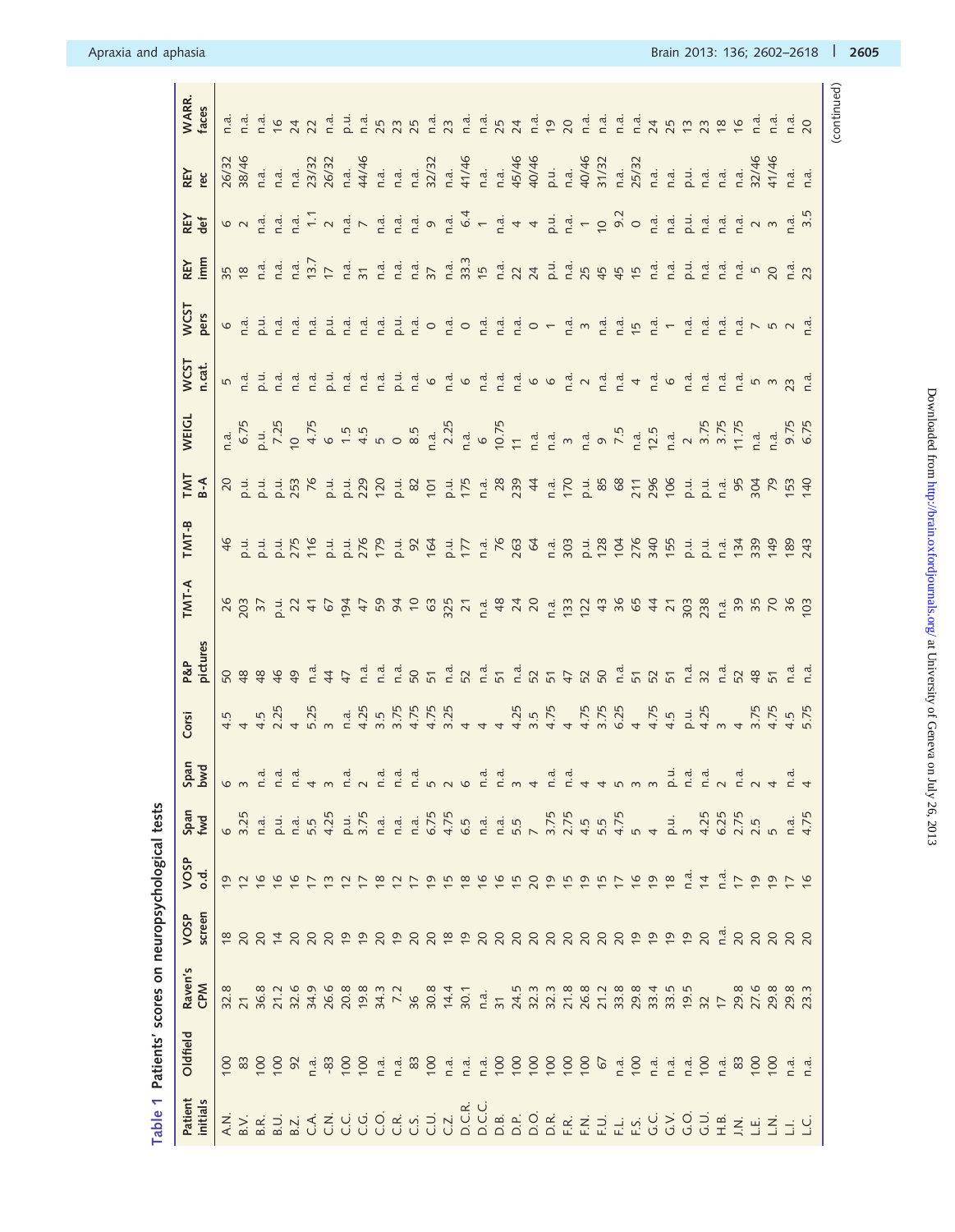| WARR.<br>faces        |                |                |                    |                |                                                                                                                                                                                                                                 |           |                |               |     |                      |     |      |                  |                  |      |                                                                                                                                                                                                                                                                                                                                                                                                                                                                |                                |                                                |                |                                                                                                                                                         | $\mathsf{S}$       | 25             |
|-----------------------|----------------|----------------|--------------------|----------------|---------------------------------------------------------------------------------------------------------------------------------------------------------------------------------------------------------------------------------|-----------|----------------|---------------|-----|----------------------|-----|------|------------------|------------------|------|----------------------------------------------------------------------------------------------------------------------------------------------------------------------------------------------------------------------------------------------------------------------------------------------------------------------------------------------------------------------------------------------------------------------------------------------------------------|--------------------------------|------------------------------------------------|----------------|---------------------------------------------------------------------------------------------------------------------------------------------------------|--------------------|----------------|
| <b>REY</b><br>rec     | 29/32          |                | n a .<br>n .a .    |                |                                                                                                                                                                                                                                 |           |                |               |     |                      |     |      |                  |                  |      | n.a.<br>18/32                                                                                                                                                                                                                                                                                                                                                                                                                                                  |                                | $\begin{array}{cc} a & a \\ c & d \end{array}$ |                | n.a.<br>29/32                                                                                                                                           | 1.d.               | n.a.           |
| REY<br>def            | $\infty$       |                |                    |                | $\frac{a}{c}$ $\frac{a}{d}$ $\frac{a}{d}$ $\frac{a}{d}$ $\frac{a}{d}$ $\frac{a}{d}$ $\frac{a}{d}$ $\frac{a}{d}$ $\frac{a}{d}$ $\frac{a}{d}$ $\frac{a}{d}$                                                                       |           |                |               |     |                      |     |      |                  |                  |      |                                                                                                                                                                                                                                                                                                                                                                                                                                                                |                                | n.a.                                           |                | n.a.<br>5.3                                                                                                                                             | $1.\overline{d}$ . | n.a.           |
| REY<br>imm            | 38             |                |                    |                |                                                                                                                                                                                                                                 |           |                |               |     |                      |     |      |                  |                  |      |                                                                                                                                                                                                                                                                                                                                                                                                                                                                |                                |                                                |                |                                                                                                                                                         | n.a.               | n.a.           |
| <b>WCST</b><br>pers   | n.a.           |                |                    |                | は は は ほ は は ほ 2 ほ ほ 9 ほ ほ 5 3 ほ ほ 5 m ほ は は 2 m は 9 は ほ 5 3 ほ ほ                                                                                                                                                                 |           |                |               |     |                      |     |      |                  |                  |      |                                                                                                                                                                                                                                                                                                                                                                                                                                                                |                                |                                                |                |                                                                                                                                                         |                    | n.a.           |
| <b>WCST</b><br>n.cat. |                |                |                    |                |                                                                                                                                                                                                                                 |           |                |               |     |                      |     |      |                  |                  |      |                                                                                                                                                                                                                                                                                                                                                                                                                                                                |                                |                                                |                | $\begin{array}{ccc}\n\mathbf{a} & \mathbf{c} & \mathbf{c} \\ \mathbf{c} & \mathbf{c} & \mathbf{c} \\ \mathbf{c} & \mathbf{c} & \mathbf{c}\n\end{array}$ |                    | n.a.           |
| <b>WEIGL</b>          |                |                |                    |                |                                                                                                                                                                                                                                 |           |                |               |     |                      |     |      |                  |                  |      |                                                                                                                                                                                                                                                                                                                                                                                                                                                                | n.a.<br>4.75<br>10.5<br>5<br>5 |                                                |                |                                                                                                                                                         |                    | n.a.           |
| TMT<br>B-A            |                |                |                    |                |                                                                                                                                                                                                                                 |           |                |               |     |                      |     |      |                  |                  |      |                                                                                                                                                                                                                                                                                                                                                                                                                                                                |                                |                                                |                |                                                                                                                                                         |                    |                |
| $TMT-B$               |                |                |                    |                | f 2 2 3 2 3 4 5 2 5 2 5 4 5 6 5 6 7 6 7 6 7 6 7 7 8 7 7                                                                                                                                                                         |           |                |               |     |                      |     |      |                  |                  |      |                                                                                                                                                                                                                                                                                                                                                                                                                                                                |                                |                                                |                |                                                                                                                                                         |                    |                |
| TMT-A                 |                |                |                    |                |                                                                                                                                                                                                                                 |           |                |               |     |                      |     |      |                  |                  |      |                                                                                                                                                                                                                                                                                                                                                                                                                                                                |                                |                                                |                |                                                                                                                                                         |                    |                |
| P&P<br>pictures       |                |                |                    |                |                                                                                                                                                                                                                                 |           |                |               |     |                      |     |      |                  |                  |      |                                                                                                                                                                                                                                                                                                                                                                                                                                                                |                                |                                                |                |                                                                                                                                                         |                    |                |
| Corsi                 | 4.75           |                |                    |                |                                                                                                                                                                                                                                 |           |                |               |     |                      |     |      |                  |                  |      |                                                                                                                                                                                                                                                                                                                                                                                                                                                                |                                |                                                |                |                                                                                                                                                         |                    | 3.5            |
| <b>Span</b><br>hwd    |                |                |                    |                | ת הלווד המונח הלווד המונח הלווד המונח המונח המונח המונח המונח המונח המונח המונח המונח המונח המונח המונח המונח<br>המונח המונח המונח המונח המונח המונח המונח המונח המונח המונח המונח המונח המונח המונח המונח המונח המונח המונח המ |           |                |               |     |                      |     |      |                  |                  |      |                                                                                                                                                                                                                                                                                                                                                                                                                                                                |                                |                                                |                |                                                                                                                                                         |                    | n.a.           |
| Span<br>fwd           | 4.75           |                | 5.25<br>3.75       | 6.75<br>5.5    |                                                                                                                                                                                                                                 | 4.5       | 6.5            | 5.25          |     | 4.25<br>2.25<br>6.25 |     | n.a. | 4.25             |                  |      |                                                                                                                                                                                                                                                                                                                                                                                                                                                                |                                | p.u.                                           |                | $\frac{a}{1}$ $\frac{5}{10}$<br>$\frac{1}{2}$                                                                                                           |                    | p.u            |
| VOSP<br>o.d.          | $\overline{5}$ | $\overline{6}$ | $\frac{8}{10}$     | $\overline{6}$ | ്                                                                                                                                                                                                                               | $\approx$ | $\overline{0}$ |               |     | 0.665                |     |      |                  |                  |      | $\begin{array}{c} \mathbf{c} \\ \mathbf{c} \\ \mathbf{c} \\ \mathbf{c} \\ \mathbf{c} \\ \mathbf{c} \\ \mathbf{c} \\ \mathbf{c} \\ \mathbf{c} \\ \mathbf{c} \\ \mathbf{c} \\ \mathbf{c} \\ \mathbf{c} \\ \mathbf{c} \\ \mathbf{c} \\ \mathbf{c} \\ \mathbf{c} \\ \mathbf{c} \\ \mathbf{c} \\ \mathbf{c} \\ \mathbf{c} \\ \mathbf{c} \\ \mathbf{c} \\ \mathbf{c} \\ \mathbf{c} \\ \mathbf{c} \\ \mathbf{c} \\ \mathbf{c} \\ \mathbf{c} \\ \mathbf{c} \\ \mathbf$ |                                | $\frac{9}{7}$                                  | $\frac{9}{7}$  | $\overline{6}$                                                                                                                                          | $\overline{C}$     | $\overline{C}$ |
| screen<br>VOSP        |                |                |                    |                |                                                                                                                                                                                                                                 |           |                |               |     |                      |     | n.d. |                  |                  |      | 8888282888                                                                                                                                                                                                                                                                                                                                                                                                                                                     |                                |                                                |                |                                                                                                                                                         |                    |                |
| Raven's<br>CPM        | 32.8           |                |                    |                |                                                                                                                                                                                                                                 |           |                |               |     |                      |     |      |                  |                  |      |                                                                                                                                                                                                                                                                                                                                                                                                                                                                |                                |                                                |                |                                                                                                                                                         |                    | 22             |
| Oldfield              | $\overline{0}$ |                | $n\ddot{a}$<br>100 | n.a.           | n a.                                                                                                                                                                                                                            | n.a.      |                | $n \cdot a$ . | 100 | 100                  | 100 | n.a. | $\overline{100}$ | $\overline{100}$ | n.a. | $\overline{100}$                                                                                                                                                                                                                                                                                                                                                                                                                                               | $\overline{100}$               | $\overline{5}$                                 | $\overline{5}$ | n.a.                                                                                                                                                    | 83                 | n.a.           |
| Patient<br>initials   | N.N.           | M.R            | M.E.               |                |                                                                                                                                                                                                                                 |           |                |               |     |                      |     |      |                  |                  |      |                                                                                                                                                                                                                                                                                                                                                                                                                                                                |                                |                                                |                |                                                                                                                                                         |                    | $\overline{z}$ |

Scores are corrected according to tests' norms. Corsi – Corsi test, spatial short-term memory (Spinnler and Tognoni, 1987); n.a. = not administered; Oldfield = handedness (Oldfield, 1971); P&P pictures = Pyramids and Palm VOSP = Visual Object and Space Perception battery (Warrington and James, 1991). VOSP screen= screening task; VOSP o.d. = object decision task; WARR faces = Warrington for faces test (Warrington, 1996); WCST = Wisconsin<br>Car Scores are corrected according to tests' norms. Corsi est, spatial short-term memory (Spinnler and [Tognoni,](#page-16-0) 1987); n.a. = not administered; Oldfield = handedness ([Oldfield,](#page-15-0) 1971); P&P pictures = Pyramids and Palm Trees VOSP = Visual Object and Space Perception battery [\(Warrington](#page-16-0) and James, 1991). VOSP screen = screening task; VOSP o.d. = object decision task; WARR faces = Warrington for faces test [\(Warrington,](#page-16-0) 1996); WCST = Wisconsin Test (Howard and [Patterson,](#page-15-0) 1992); p.u. = patient unable to complete the task.; Raven's CPM = Raven Coloured Progressive Matrices ([Carlesimo](#page-15-0) et al., 1996); REY = 15 words memory test [\(Rey,](#page-16-0) 1964); REY def = deferred recollection; REY imm = immediate recollection; REY rec = recognition; Span bwd = digit span fwd = digit span forward (Orsini et a/, 1987); TMT-A,-B.B-A = Trail making test (Giovagnoli et a/, 1996); recollection; REY imm = immediate recollection; REY rec = recognition; Span bwd = digit span backward; Span fwd = digit span forward ([Orsini](#page-16-0) et al., 1987); TMT-A,-B,B-A = Trail making test [\(Giovagnoli](#page-15-0) et al., 1996); Card Sorting Test [\(Caffarra](#page-15-0) et al., 2004); WCST n.cat. = number of categories; WCST pers = number of perseverations; WEIGL = Weigl's sorting test (Spinnler and [Tognoni,](#page-16-0) 1987).

**The Community**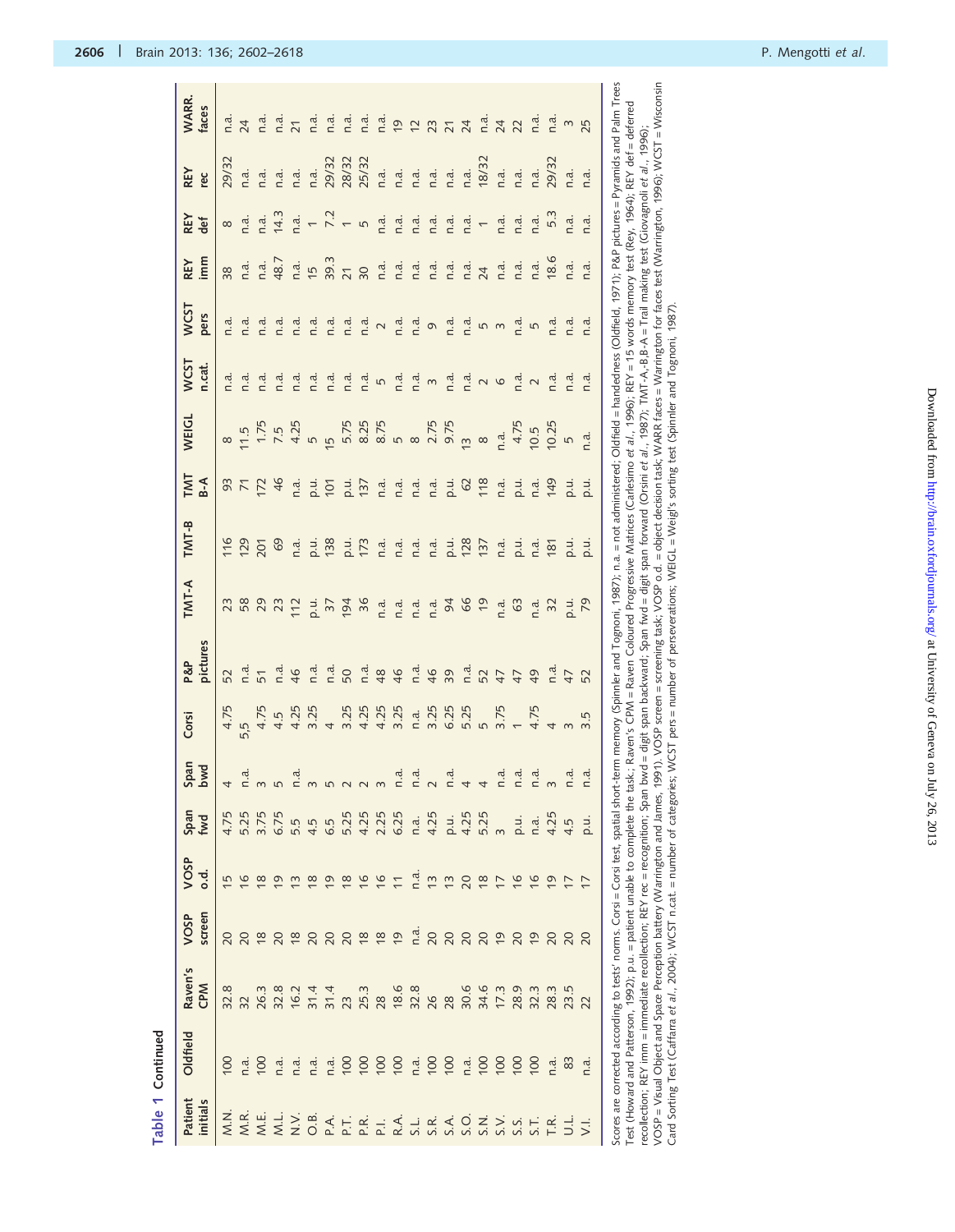the Ospedali Riuniti in Trieste and at the Azienda Ospedaliera-Universitaria 'Santa Maria della Misericordia' in Udine. All patients (or a relative in the case of aphasia) read and signed a written informed consent. The study was approved by the SISSA Ethics Committee and conducted in accordance with the Declaration of Helsinki.

### Neuropsychological assessment

All 57 patients were administered an extensive neuropsychological assessment evaluating language, praxis, visuo-spatial abilities, memory and executive functions. Scores are reported in [Table 1](#page-3-0).

The AAT ([Luzzatti](#page-15-0) et al., 1996) was used to evaluate patients' linguistic abilities. The AAT provides an output in terms of presence or absence of aphasia together with a definition of the specific type of aphasic syndrome and related probabilities, based on the results on different linguistic tasks (Token test, Naming, Comprehension, Repetition and Writing). The cut-offs were determined based on the performance of a group of 88 healthy participants (mean age: 52 years; age range: 20–85 years). Scores on these tasks are reported in [Table 2](#page-6-0).

All patients were assessed for their ability to use objects by means of a test developed by [De Renzi](#page-15-0) et al. (1968), in which patients are asked to use seven common objects. Maximum score on this test is 14, which also represents the cut-off. The cut-off was determined based on the performance of a group of 40 control participants without brain damage. Pathological performance on this task has been interpreted as a sign of ideational apraxia (e.g. [De Renzi and Lucchelli 1988;](#page-15-0) [Rumiati](#page-16-0) et al.[, 2001](#page-16-0)).

They were also assessed for their ability to imitate actions using two different tests, the first in which meaningful and meaningless gestures are presented in separate blocks, the second in which the two action types are presented intermingled. The first test, developed in our lab [\(Tessari](#page-16-0) et al., 2011), requires patients to imitate, one after the other, 18 meaningful intransitive gestures and 18 meaningless gestures derived from the meaningful gestures by modifying the spatial relationship between the effector and the main body axis. If a correct response was not produced on the first trial, a second trial was allowed. For each gesture a score of 0, 1, 2 is given according to the performance  $(0 = no$  imitation,  $1 = correct$  imitation in the second trial,  $2 =$  correct imitation in the first trial), with the cut-off varying according to age and years of education (age between 30 and 50: cut-off meaningful  $\leq$  32, cut-off meaningless  $\leq$  31, cut-off total  $\leq 63$ ; age between 51 and 70: cut-off meaningful  $\leq 31$ , cutoff meaningless  $\leq 28$ , cut-off total  $\leq 59$ ; age of 71 and above: cutoff meaningful  $\leq 25$  if education  $< 6$  years and cut-off meaningful  $\leq$  30 if education  $\geq$  7 years, cut-off meaningless  $\leq$  24 if education  $56$  years and cut-off meaningless  $\leq 24$  if education  $\geq 7$  years, cut-off total  $\leq 50$  if education  $<$  6 years and cut-off total  $\leq 58$  if education  $\geq$  7 years) for a total score of 72 maximum. The cut-offs were determined based on the performance of a group of 111 healthy participants (age range: 30–90 years). The second test, developed by [De Renzi](#page-15-0) et al. (1980), requires patients to imitate 24 gestures of which 12 are meaningful (half distal and half proximal) and 12 are meaningless (half distal and half proximal). Each gesture was presented up to three times and a score from 0 to 3 was assigned depending on patients' performance  $(0 = no$  imitation,  $1 = correct$  imitation in the third trial,  $2 =$  correct imitation in the second trial,  $3 =$  correct imitation in the first trial), for a maximum total score of 72. A score  $<$  53 was considered as pathological. The cut-offs were determined based on the performance of a group of 100 control participants without brain damage (mean age: 52.6 years). Pathological performance on these

tasks has been interpreted as a sign of ideomotor apraxia ([De Renzi](#page-15-0) et al[., 1980;](#page-15-0) Tessari et al[., 2011\)](#page-16-0).

Gestures were considered as incorrect if one of the following errors was present: (i) spatial error: the gesture is recognizable but the arm or the hand movement followed the wrong direction or axis; (ii) visuosemantic error: the performed gesture is visually similar and semantically related to the proper gesture; (iii) visual error: the performed gesture is visually similar to the proper one, or it combines two different gestures already presented, or it is visually similar to a gesture that was already presented in the list; (iv) omission: the gesture is not reproduced; and (v) unrecognizable: the performed gesture is unrecognizable. Patients imitated all the gestures with the ipsilesional left hand. Scores on the praxic tests are reported in [Table 3](#page-7-0).

## Behavioural data analysis

To ascertain the relation between praxic and linguistic performances, we carried out partial correlation analyses aimed at assessing the amount of shared variability between patients' performance in two tests while controlling for potential effects of aspecific variables, such as age, gender, education, lesion size and illness length. Please note that all linear effects of the confounding variables were simultaneously removed from each of the two conditions of interest. As a measure of linguistic proficiency, we took patients' performance in the AAT. Thus, for each AAT subtest, we took patients' score as a percentage of the maximum possible score. Likewise, as a measure of ideational apraxia, we took participants' score on the test from [De Renzi](#page-15-0) et al. (1968) as a percentage of the maximum possible score. Finally, for ideomotor apraxia, we considered separately, items in which patients imitated a meaningful and a meaningless gesture, thus for each kind of gesture we took patients' score as a percentage of the maximum possible score. Furthermore, as ideomotor apraxia was investigated in 24 patients, with the test from [De Renzi](#page-15-0) et al. (1980) and, in the remaining 33 patients, with the test from Tessari et al. [\(2011\),](#page-16-0) we subtracted from the percentage score of each patient the average score from the test used. Statistical analysis was carried out with R.11.1 [\(http://cran.r](http://cran.r-project.org//)[project.org//\)](http://cran.r-project.org//) open source software.

## Lesion analysis

Computed tomography or MRI scans were available for each patient. An experienced neuroradiologist (M.U.), blind to the aims of the study and to the behavioural deficits of the patients, mapped the lesioned areas of each patient onto the normalized MNI template [\(http://www.](http://www.bic.mni.mcgill.ca/cgi/icbm_view) [bic.mni.mcgill.ca/cgi/icbm\\_view](http://www.bic.mni.mcgill.ca/cgi/icbm_view)), with a voxel size of  $1 \times 1 \times 1$  mm<sup>3</sup>, using MRIcro software ([http://www.mricro.com;](http://www.mricro.com) [Rorden and Brett,](#page-16-0) [2000](#page-16-0)).

Neural correlates of language and praxis measures were further investigated using voxel-based lesion-symptom mapping [\(Bates](#page-15-0) et al[., 2003\)](#page-15-0). This technique allows analysing the relationship between lesion data (described, for each voxel, as a variable reflecting the putative presence of a lesion) and continuous behavioural measures. To this purpose, lesion masks were converted into ANALYZE format volumes, in which 0 corresponded to undamaged tissue and 1 to the lesioned part of the brain. The images were subsequently smoothed with an 8-mm full-width at half-maximum kernel, thus allowing noninteger values around the lesion borders. Each behavioural measure (percentage scores of meaningless, meaningful, ideational apraxia, AAT, etc.) was fed into a general linear model in which it was related to the lesion intensity. The analysis was restricted to those voxels for which there were at least five patients with and five patients without a lesion (i.e. those voxels in which the sum of the smoothed lesion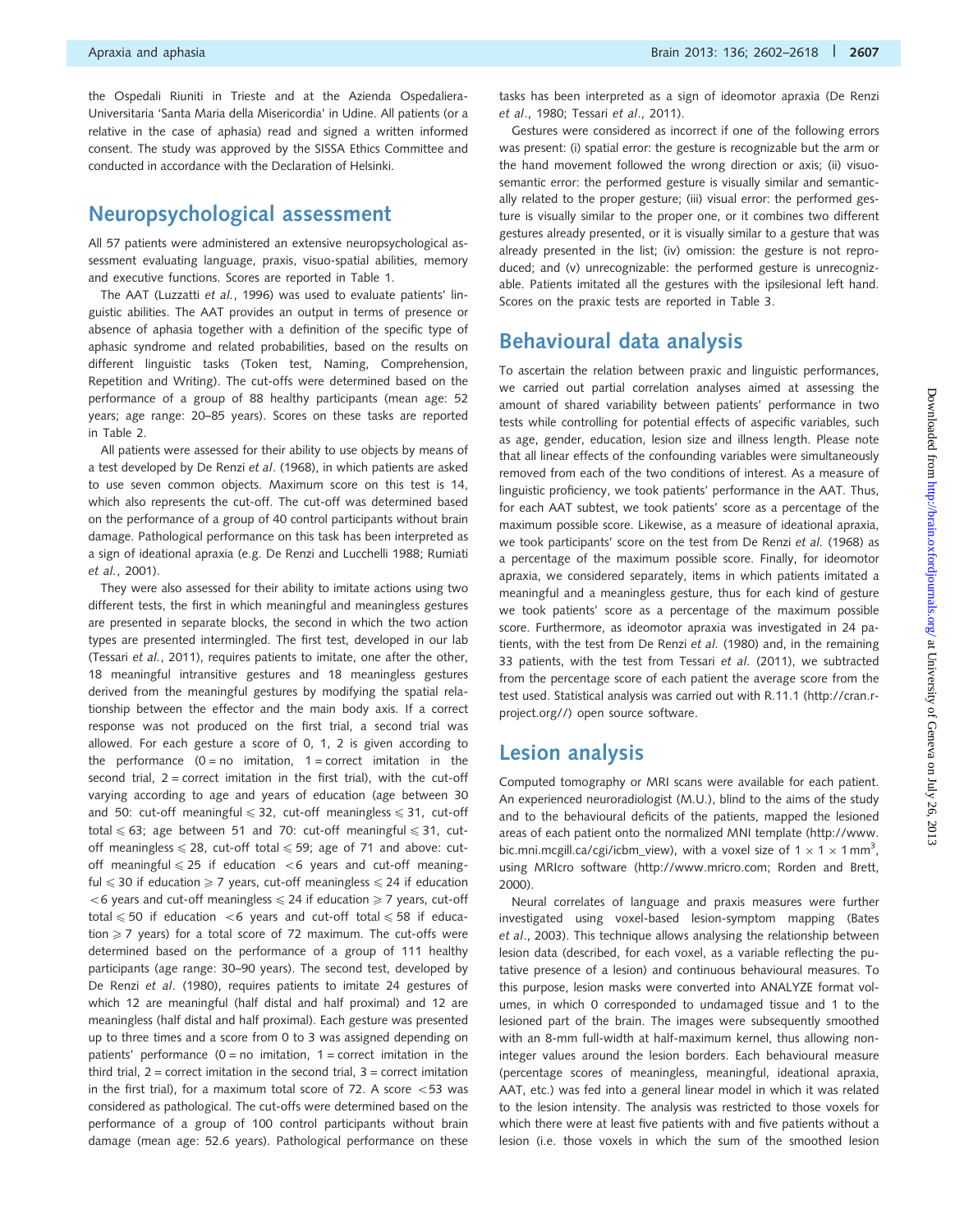## <span id="page-6-0"></span>Table 2 Summary of all patients' performance on linguistic tests

| Patient      | <b>AAT</b>                           |                    |                  |                  |             |               |  |  |  |  |  |
|--------------|--------------------------------------|--------------------|------------------|------------------|-------------|---------------|--|--|--|--|--|
|              | Output                               | <b>Token</b>       | Repetition       | <b>Writing</b>   | Naming      | Comprehension |  |  |  |  |  |
| A.N.         | No aphasia                           | $\mathbf 0$        | 148              | 90               | 120         | 120           |  |  |  |  |  |
| B.V.         | Not classified                       | 15                 | 134              | 78               | 109         | 99            |  |  |  |  |  |
| B.R.         | Global aphasia                       | 48                 | 39               | 12               | $\mathbf 0$ | 41            |  |  |  |  |  |
| B.U.         | Global aphasia                       | 36                 | 44               | 9                | 15          | 40            |  |  |  |  |  |
| B.Z.         | Wernicke's aphasia                   | 50                 | 9                | 22               | 15          | 91            |  |  |  |  |  |
| C.A.         | No aphasia                           | $\overline{4}$     | 146              | 89               | 112         | 112           |  |  |  |  |  |
| C.N.         | No aphasia                           | $\overline{4}$     | 140              | 85               | 108         | 105           |  |  |  |  |  |
| C.C.         | Wernicke's aphasia                   | 50                 | $\boldsymbol{0}$ | $\boldsymbol{0}$ | $\mathbf 0$ | 22            |  |  |  |  |  |
| C.G.         | No aphasia                           | 10                 | 136              | 84               | 112         | 113           |  |  |  |  |  |
| C.O.         | Global aphasia                       | 36                 | 39               | 30               | 17          | 83            |  |  |  |  |  |
| C.R.         | Wernicke's aphasia                   | 50                 | 14               | $\boldsymbol{0}$ | 27          | 49            |  |  |  |  |  |
| C.S.         | Wernicke's aphasia                   | 25                 | 102              | 47               | 61          | 92            |  |  |  |  |  |
| C.U.         | Broca's aphasia                      | 18                 | 142              | 68               | 91          | 98            |  |  |  |  |  |
| C.Z.         | No aphasia                           | 14                 | 139              | 68               | 102         | 88            |  |  |  |  |  |
| D.C.R.       | No aphasia                           | $\mathbf{0}$       | 105              | 80               | 115         | 112           |  |  |  |  |  |
| D.C.C.       | Wernicke's aphasia                   | 11                 | 88               | 56               | 63          | 95            |  |  |  |  |  |
| D.B.         | Wernicke's aphasia                   | 39                 | 71               | 44               | 83          | 99            |  |  |  |  |  |
| D.P.         | No aphasia                           | n.a.               | n.a.             | n.a.             | n.a.        | n.a.          |  |  |  |  |  |
| D.O.         | No aphasia                           | n.a.               | 146              | n.a.             | n.a.        | n.a.          |  |  |  |  |  |
| D.R.         | Broca's aphasia                      | $\mathbf{1}$       | 94               | 15               | 69          | 95            |  |  |  |  |  |
| F.R.         | Transcort. aphasia                   | 41                 | 95               | 58               | 34          | 62            |  |  |  |  |  |
| F.N.         | No aphasia                           | n.a.               | n.a.             | n.a.             | n.a.        | n.a.          |  |  |  |  |  |
| F.U.         | No aphasia                           | $\overline{3}$     | 142              | 88               | 120         | 117           |  |  |  |  |  |
| F.L.         | No aphasia                           | n.a.               | n.a.             | n.a.             | n.a.        | n.a.          |  |  |  |  |  |
| F.S.         | Not classified                       | 13                 | 133              | 82               | 109         | 117           |  |  |  |  |  |
| G.C.         | Not classified                       | 5                  | 141              | 86               | 102         | 113           |  |  |  |  |  |
| G.V.         | Not classified                       | 20                 | 90               | 41               | 69          | 112           |  |  |  |  |  |
| G.O.         | Wernicke's aphasia                   | 26                 | 110              | 41               | 62          | 92            |  |  |  |  |  |
| G.U.         | Wernicke's aphasia                   | 29                 | 134              | 71               | 29          | 55            |  |  |  |  |  |
| H.B.         | No aphasia                           | 16                 | 145              | 68               | 108         | 87            |  |  |  |  |  |
| J.N.         | Conduction aphasia                   | $\epsilon$         | 134              | 74               | 109         | 118           |  |  |  |  |  |
| L.E.         | Wernicke's aphasia                   | 47                 | 35               | 58               | 81          | 79            |  |  |  |  |  |
| L.N.         | No aphasia                           | n.a.               | n.a.             | n.a.             | n.a.        | n.a.          |  |  |  |  |  |
| L.I.         | Broca's aphasia                      | 18                 | 9                | 12               | $\mathbf 0$ | 101           |  |  |  |  |  |
| L.C.         | No aphasia                           | n.a.               | n.a.             | n.a.             | n.a.        | n.a.          |  |  |  |  |  |
| M.N.         | No aphasia                           | $\overline{4}$     | 131              | 84               | 119         | 118           |  |  |  |  |  |
| M.R.         | No aphasia                           | n.a.               | n.a.             | n.a.             | n.a.        | n.a.          |  |  |  |  |  |
| M.E.         | Broca's aphasia                      | 15                 | 123              | 75               | 110         | 102           |  |  |  |  |  |
| M.L.         | No aphasia                           | n.a.               | n.a.             | n.a.             | n.a.        | n.a.          |  |  |  |  |  |
| N.V.         | Amnestic aphasia                     | 20                 | 139              | 37               | 93          | 90            |  |  |  |  |  |
| O.B.         | No aphasia                           | n.a.               | n.a.             | n.a.             | n.a.        | n.a.          |  |  |  |  |  |
| P.A.         | No aphasia                           | n.a.               | n.a.             | n.a.             | n.a.        | n.a.          |  |  |  |  |  |
| P.T.         | Amnestic aphasia                     | 20                 | 141              | 57               | 102         | 89            |  |  |  |  |  |
| P.R.         | No aphasia                           | n.a.               | n.a.             | n.a.             | n.a.        | n.a.          |  |  |  |  |  |
| P.I.         | Not classified<br>Transcort. aphasia | 31                 | 96               | 55               | 29          | 87            |  |  |  |  |  |
| R.A.         |                                      | 40                 | 139              | 22               | 59          | 44            |  |  |  |  |  |
| S.L.<br>S.R. | Global aphasia<br>Transcort. aphasia | p.u.<br>39         | p.u.<br>147      | p.u.<br>29       | p.u.<br>67  | 38<br>87      |  |  |  |  |  |
|              |                                      |                    |                  |                  |             |               |  |  |  |  |  |
| S.A.<br>S.O. | Broca's aphasia                      | 36<br>$\mathbf{1}$ | 101<br>140       | 19<br>82         | 29<br>118   | 46<br>119     |  |  |  |  |  |
| S.N.         | No aphasia                           | $\overline{2}$     | 149              | 89               | 114         | 118           |  |  |  |  |  |
| S.V.         | No aphasia                           | 37                 | 97               | 18               | 10          | 72            |  |  |  |  |  |
|              | Broca's aphasia                      |                    |                  |                  |             |               |  |  |  |  |  |
| S.S.         | Broca's aphasia                      | 40                 | 94               | 31               | 43          | 53            |  |  |  |  |  |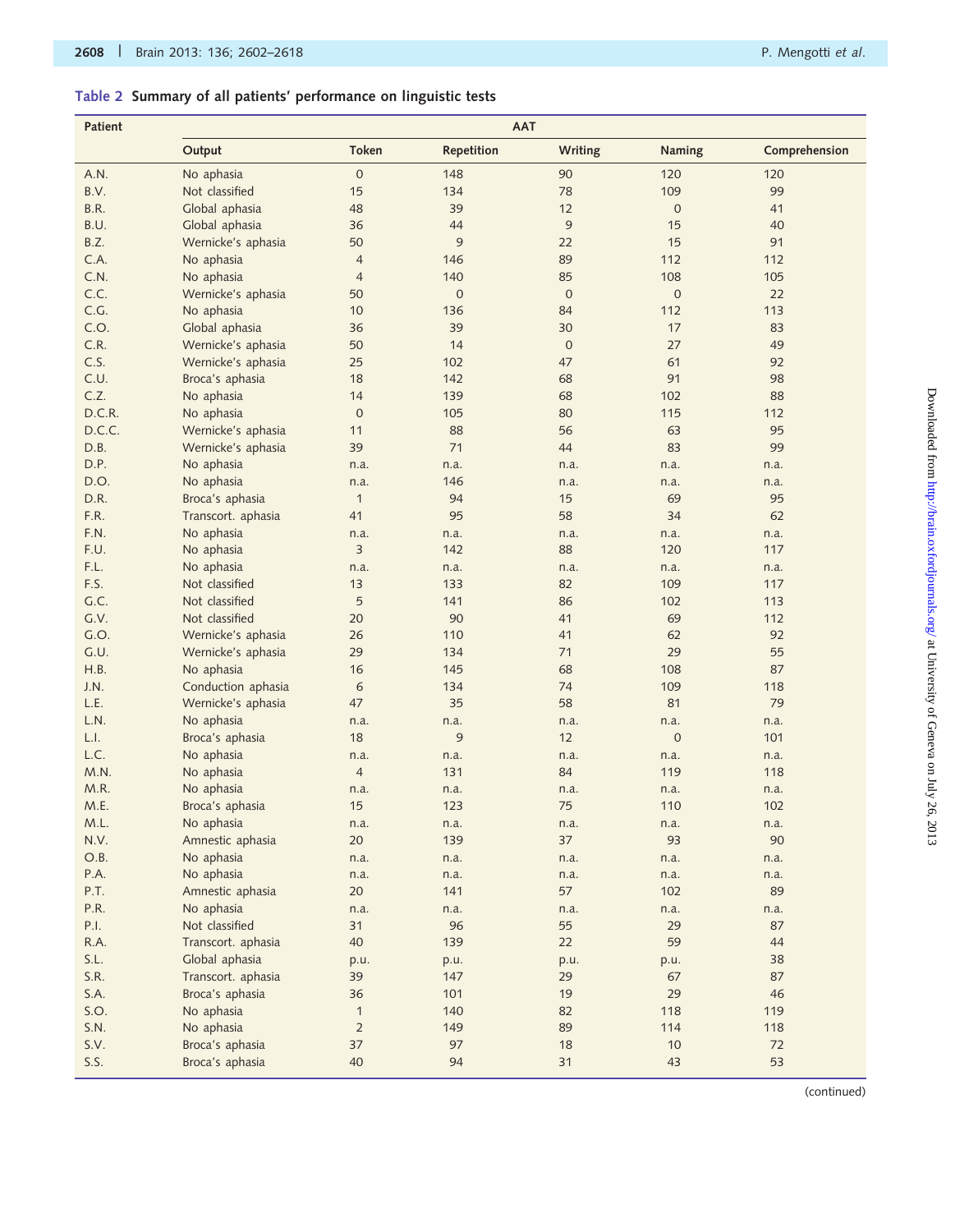#### <span id="page-7-0"></span>Table 2 Continued

| <b>Patient</b> | <b>AAT</b>      |              |            |         |               |               |  |  |  |  |  |  |
|----------------|-----------------|--------------|------------|---------|---------------|---------------|--|--|--|--|--|--|
|                | Output          | <b>Token</b> | Repetition | Writing | <b>Naming</b> | Comprehension |  |  |  |  |  |  |
| S.T.           | Broca's aphasia | 21           | 73         | 25      |               | 64            |  |  |  |  |  |  |
| T.R.           | No aphasia      | n.a.         | n.a.       | n.a.    | n.a.          | n.a.          |  |  |  |  |  |  |
| U.L.           | Broca's aphasia | 36           | 122        | 15      | 88            | 50            |  |  |  |  |  |  |
| V.I.           | Broca's aphasia |              | 100        | 47      | 98            | 108           |  |  |  |  |  |  |

Italian norms [\(Luzzatti](#page-15-0) et al., 1996); Token = token subtest; Transcort. = transcortical; n.a. = not administered.

#### Table 3 Summary of all patients' performance on praxic tests

| <b>Patients</b> |            |                        | Ideational apraxia |            |                       |       |                           |
|-----------------|------------|------------------------|--------------------|------------|-----------------------|-------|---------------------------|
|                 |            | De Renzi et al. (1980) |                    |            | Tessari et al. (2011) |       | De Renzi<br>et al. (1968) |
|                 | Meaningful | Meaningless            | Total              | Meaningful | Meaningless           | Total |                           |
| A.N.            | 36         | 34                     | 70                 |            |                       |       | 14                        |
| B.V.            |            |                        |                    | 28         | 31                    | 59    | 12                        |
| B.R.            | $27\,$     | 26                     | 53                 |            |                       |       | 14                        |
| B.U.            |            |                        |                    | $17$       | 19                    | 36    | $\overline{9}$            |
| B.Z.            |            |                        |                    | 19         | 25                    | 44    | 14                        |
| C.A.            |            |                        |                    | 35         | 32                    | 67    | 14                        |
| C.N.            | 35         | 28                     | 63                 |            |                       |       | 14                        |
| C.C.            |            |                        |                    | 12         | 19                    | 31    | $\overline{7}$            |
| C.G.            | 32         | 31                     | 63                 |            |                       |       | 14                        |
| C.O.            |            |                        |                    | 20         | 29                    | 49    | 14                        |
| C.R.            |            |                        |                    | 25         | 18                    | 43    | 11                        |
| C.S.            |            |                        |                    | 34         | 31                    | 65    | 13                        |
| C.U.            | 30         | 31                     | 61                 |            |                       |       | 14                        |
| C.Z.            |            |                        |                    | 20         | 24                    | 44    | 11                        |
| D.C.R.          | 33         | 28                     | 61                 |            |                       |       | 14                        |
| D.C.C.          |            |                        |                    | 18         | 30 <sub>o</sub>       | 48    | 14                        |
| D.B.            |            |                        |                    | 36         | 36                    | 72    | 14                        |
| D.P.            | 33         | 36                     | 69                 |            |                       |       | 14                        |
| D.O.            | 36         | 36                     | $72\,$             |            |                       |       | 14                        |
| D.R.            | 25         | 29                     | 54                 |            |                       |       | 8                         |
| F.R.            |            |                        |                    | 28         | 28                    | 56    | 14                        |
| F.N.            | 33         | 27                     | 60                 |            |                       |       | 14                        |
| F.U.            | 30         | 30                     | 60                 |            |                       |       | 14                        |
| F.L.            |            |                        |                    | 32         | 32                    | 64    | 14                        |
| F.S.            | 26         | 26                     | 52                 |            |                       |       | 14                        |
| G.C.            |            |                        |                    | 25         | 28                    | 53    | 14                        |
| G.V.            | 26         | 30                     | 56                 |            |                       |       | 12                        |
| G.O.            |            |                        |                    | 24         | 28                    | 52    | $\overline{5}$            |
| G.U.            |            |                        |                    | 35         | 34                    | 69    | 14                        |
| H.B.            |            |                        |                    | 23         | 17                    | 40    | 12                        |
| J.N.            |            |                        |                    | 15         | 20                    | 35    | 14                        |
| L.E.            | 33         | 35                     | 68                 |            |                       |       | 14                        |
| L.N.            | 32         | 31                     | 63                 |            |                       |       | 14                        |
| L.I.            |            |                        |                    | 25         | 33                    | 58    | 14                        |
| L.C.            | 32         | 30                     | 62                 |            |                       |       | 14                        |
| M.N.            | 36         | 31                     | 67                 |            |                       |       | 14                        |
| M.R.            |            |                        |                    | 35         | 36                    | $71$  | 11                        |
| M.E.            | 35         | 31                     | 66                 |            |                       |       | 14                        |
| M.L.            |            |                        |                    | 33         | 34                    | 67    | 14                        |
| N.V.            |            |                        |                    | 26         | 26                    | 52    | 12                        |
| O.B.            |            |                        |                    | 17         | 25                    | 42    | 14                        |
| P.A.            |            |                        |                    | 36         | 36                    | 72    | 14                        |

(continued)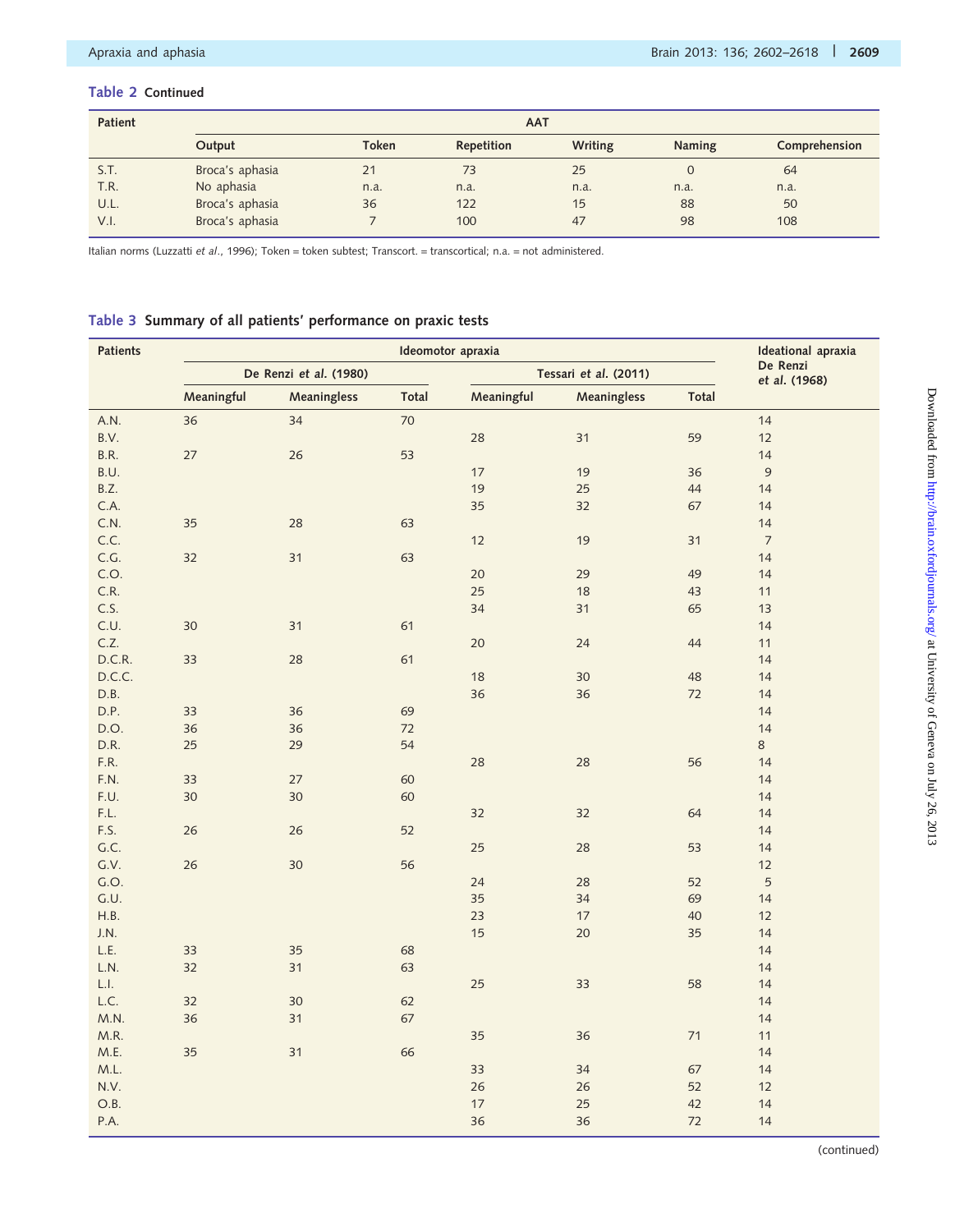| Table 3 Continued |  |
|-------------------|--|
|-------------------|--|

| <b>Patients</b> |            |                        | <b>Ideational</b> apraxia |            |                       |       |                           |
|-----------------|------------|------------------------|---------------------------|------------|-----------------------|-------|---------------------------|
|                 |            | De Renzi et al. (1980) |                           |            | Tessari et al. (2011) |       | De Renzi<br>et al. (1968) |
|                 | Meaningful | Meaningless            | Total                     | Meaningful | Meaningless           | Total |                           |
| P.T.            | 27         | 24                     | 51                        |            |                       |       | 12                        |
| P.R.            | 31         | 31                     | 62                        |            |                       |       | 14                        |
| P.I.            | 33         | 25                     | 58                        |            |                       |       | 14                        |
| R.A.            |            |                        |                           | 21         | 26                    | 47    | 5                         |
| S.L.            |            |                        |                           | 5          | 27                    | 32    | 3                         |
| S.R.            | 30         | 24                     | 54                        |            |                       |       | 11                        |
| S.A.            |            |                        |                           | 26         | 29                    | 55    | 14                        |
| S.O.            |            |                        |                           | 33         | 32                    | 65    | 14                        |
| S.N.            | 35         | 34                     | 69                        |            |                       |       | 14                        |
| S.V.            | 28         | 22                     | 50                        |            |                       |       | 11                        |
| S.S.            |            |                        |                           | 33         | 32                    | 65    | 14                        |
| S.T.            | 27         | 26                     | 53                        |            |                       |       | 14                        |
| T.R.            |            |                        |                           | 36         | 32                    | 68    | 14                        |
| U.L.            |            |                        |                           | 29         | 28                    | 57    | 14                        |
| V.I.            |            |                        |                           | 18         | 16                    | 34    | 10                        |

masks ranged between 5 and 52, corresponding to a search area of 177 521 mm<sup>3</sup>). We used permutation techniques [\(Kimberg](#page-15-0) et al., [2007;](#page-15-0) Baldo et al[., 2010](#page-15-0)) to apply to our data a family-wise correction for multiple comparisons at the voxel level. Specifically, we randomly reassigned patients' behavioural scores 5000 times and, for each permutated data set, we refit the general linear model and recorded the largest t-value across all voxels. T-values in the original unpermuted data set were considered as significant only if they exceeded the 95th percentile of the largest-t distribution collected in the permuted data sets. Such analysis ensures that, if the null hypothesis is true (and, therefore, if no real relation between lesion and behaviour exists), the probability of a t-value to be larger than the cut-off across all voxels would be  $<5\%$ . The analysis was carried out using the SnPM package [\(http://go.warwick.ac.uk/tenichols/snpm\)](http://go.warwick.ac.uk/tenichols/snpm) implemented in SPM8 ([http://www.fil.ion.ucl.ac.uk/spm/\)](http://www.fil.ion.ucl.ac.uk/spm/) freeware software.

As behavioural measures on different tests might correlate, their statistical maps are likely to describe overlapping neural structures. We therefore tested also the neural correlates using residual scores from which linear effects of the potentially confounding measures were removed. For instance, to isolate the neural structures that were involved in the imitation of meaningful gestures, accounting for potential confounds of patients' repetition performance, we first carried out a linear regression analysis with meaningful imitation as dependent variable and repetition as independent variable. The residual meaningful scores were then calculated and fed into the same voxel-based lesion-symptom mapping procedure described above. This approach ensures that the results of the mapping procedure cannot be considered confounded by repetition.

# **Results**

## Behavioural analysis

We found a significant correlation between patients' imitation of meaningful gestures and their performance on Naming

(Meaningful–Naming:  $r = 0.32$ ,  $P < 0.02$ ). No relation was found between Naming performance and either the imitation of meaningless gestures (Meaningless–Naming:  $r = 0.23$ , not significant) or ideational apraxia (Ideational apraxia–Naming:  $r = 0.10$ , not significant). Similar results were found when taking into account patients' Repetition performance, which correlated with imitation of meaningful gestures (Meaningful–Repetition:  $r = 0.37$ ,  $P < 0.005$ ) but not with other praxic measures (Meaningless–Repetition:  $r = 0.18$ , not significant; Ideational apraxia–Repetition:  $r = 0.08$ , not significant). Instead, patients' Comprehension correlated with the imitation of meaningless gestures (Meaningless– Comprehension:  $r = 0.30$ ,  $P < 0.05$ ), but not with meaningful gestures (Meaningful-Comprehension:  $r = 0.22$ , not significant), or with ideational apraxia (Ideational apraxia–Comprehension:  $r = 0.24$ , not significant). Overall, we found that patients' linguistic performance and imitation performance correlated depending on the subtest taken into account. In particular, whereas patients' ability to imitate meaningful gestures only correlated with their Naming and Repetition performance, the imitation of meaningless gestures was correlated only with patients' Comprehension. Note that these were partial correlations in which the potential confounding effects of age, gender, education, lesion size and illness length were simultaneously controlled. Thus, positive correlations cannot be considered confounded by patients' aspecific cognitive impairment.

In the single case analysis, for each of the three tests considered (AAT, ideomotor apraxia, ideational apraxia) we found patients who showed a selective impairment in one of the three tests, with normal performance on the other two. The cut-offs considered for this analysis were derived from the tests, with no fur-ther correction [\(De Renzi](#page-15-0) et al., 1968, [1980](#page-15-0); [Luzzatti](#page-15-0) et al., 1996; Tessari et al[., 2011](#page-16-0)). Whereas six patients showed a selective aphasic impairment (Patients D.B., G.U., L.E., M.E., S.S. and U.L.), five patients showed ideomotor apraxia (Patients C.G., D.C.R., F.U., F.N. and O.B.) and only one patient (Patient M.R.)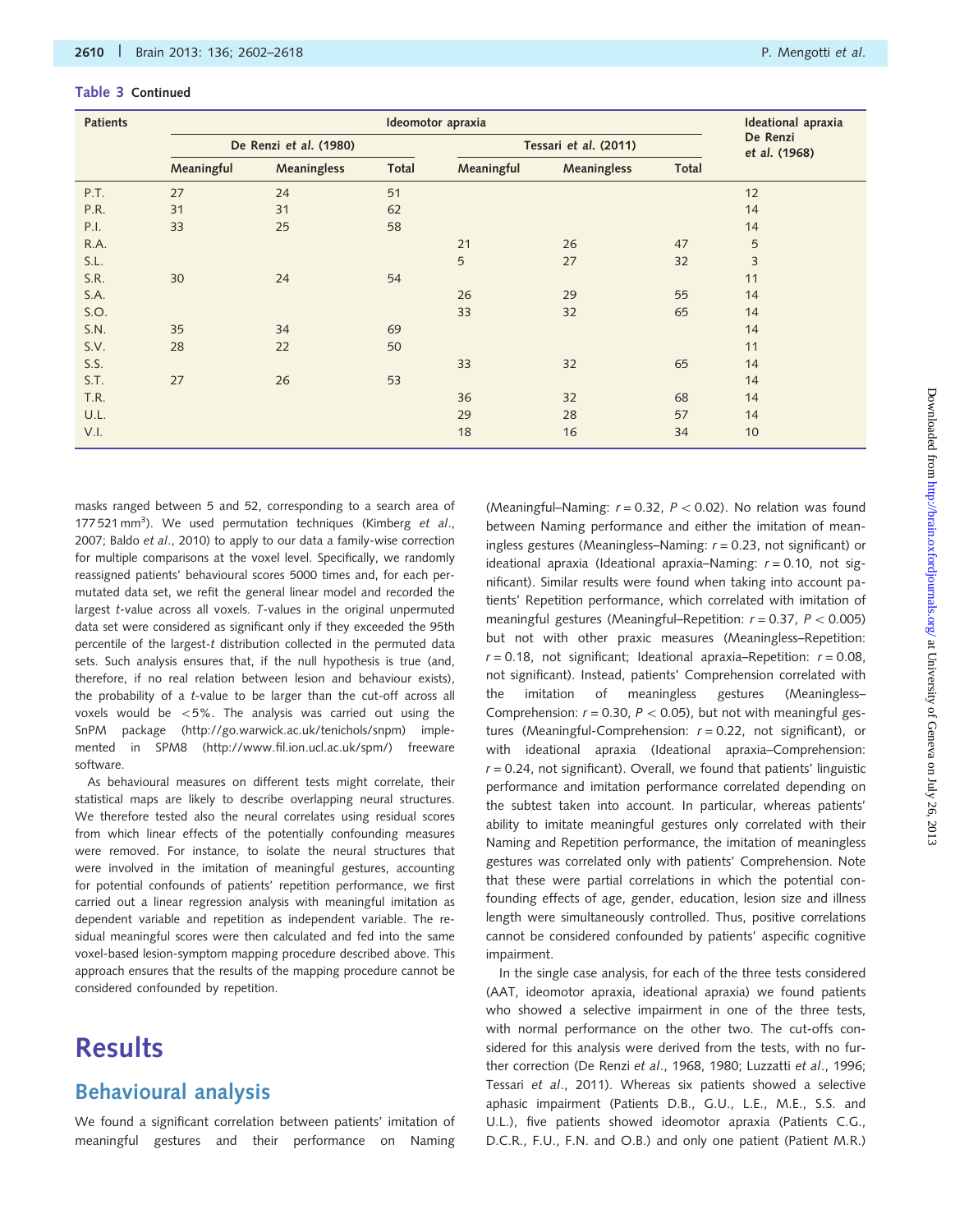showed ideational apraxia. The individual scores of the patients with selective impairments are reported in [Table 4.](#page-10-0)

### Lesion analysis

Unless stated otherwise, we report results that survived a height threshold corresponding to  $P < 0.05$  family-wise corrected for multiple comparisons for the whole search area under rigorous non-parametrical permutation test (see 'Materials and methods' section). All suprathreshold effects are listed in [Tables 5](#page-10-0) and [6](#page-11-0).

We focused on testing the neural correlates of patients' performance in each AAT subtest of interest (i.e. Repetition, Naming and Comprehension). The analysis of the lesions associated with impairments on all three subtests indicated the involvement of the superior temporal gyrus and the insular cortex ([Fig. 2\)](#page-12-0). Furthermore, whereas Naming and Repetition also implicated more dorsal and posterior regions, extending to the supramarginal gyrus, Comprehension was associated also with damage around the putamen.

We then assessed the neural structures associated with patients' praxic abilities [\(Fig. 3](#page-13-0)). Ideational apraxia performance was associated with damage to a restricted portion of the supramarginal gyrus and the superior temporal gyrus. A drop in imitation performance of meaningful gestures was associated with damage to an extended region, which included the supramarginal and the superior temporal gyri, the insula and the inferior frontal gyrus. Please note that the structures associated with meaningful imitation (and to a lesser extent with ideational apraxia) were also implicated when testing patients' linguistic skills (especially in Naming and Repetition subtests). This was not the case for imitation of meaningless gestures that, at least under rigorous correction for multiple comparisons for the whole search area [critical threshold:  $t(55)$  > 4.05], led to no suprathreshold regions. However, under a less conservative threshold  $[t(55) > 3.25$ , corresponding to  $P < 0.001$  uncorrected], a drop in performance when patients imitated meaningless gestures was associated with lesions involving a portion of the angular gyrus  $[x = -55, y = -58, z = 37;$  $t(55) = 3.92$ , cluster size 772 mm<sup>3</sup>], located posteriorly and dorsally to the cluster in the supramarginal gyrus associated with the imitation of meaningful gestures [\(Fig. 3](#page-13-0)).

Given that patients' linguistic and praxic abilities, to a certain extent, correlated (see 'Behavioural analysis' section), we tested which brain regions were associated with patients' praxic proficiency when potential linguistic confounds were accounted for. This was achieved by feeding to the voxel-based lesion-symptom mapping procedure unconfounded values, which were obtained by removing from the original percentage scores in praxic tests putative linear effects of all three AAT subtests simultaneously (Repetition, Naming and Comprehension). Results are listed in [Table 6](#page-11-0). Following this approach no significant effects were found either for ideational apraxia [local maxima  $t(55) = 4.19$ ; critical threshold  $t(55) > 4.67$ ] or for the imitation of meaningful gestures [local maxima  $t(55) = 3.42$ ; critical threshold  $t(55) > 3.82$ ]. Instead the analysis of imitation of meaningless gestures led to significant effects in the angular gyrus ([Fig. 4](#page-14-0)), over the same cluster previously isolated when testing meaningless original percentage scores ([Fig. 3](#page-13-0)). Interestingly, this latter effect survived

rigorous correction for multiple comparisons, although the previous angular cluster was identified under a more liberal threshold. Thus, controlling for potential confounds of linguistic abilities had beneficial effects for the analysis of the neural correlates of meaningless imitation. [Figure 4](#page-14-0) displays the average performance in meaningless imitation and in linguistic tests in patients with and without damage to the cluster's local maxima, and shows how lesions to the angular gyrus lead to a drop in performance exclusively in the imitation of meaningless gestures.

We further explored the role played by language in imitation of meaningful gestures and in tool use, not by considering Repetition, Naming and Comprehension together, but by controlling for one AAT subtest at a time. No suprathreshold effects were found for ideational apraxia, when controlling for Repetition, Naming and Comprehension alone. Likewise the analysis of performance on meaningful gestures failed to lead to significant effects when controlling for Naming or Repetition. Instead, small portions of the supramarginal gyrus, extending to the border of the superior temporal cortex, were found for imitation of meaningful gestures when controlling for Comprehension effects. [Figure 4](#page-14-0) displays the average performance on imitation of meaningful gestures and on linguistic tests in patients with and without damage to the supramarginal's local maxima. Our results clearly show how damage to the supramarginal gyrus is associated with a drop not only in imitation of meaningful gestures, but also in performing the AAT subtests. Interestingly, Comprehension performance seems the least impaired by the lesion. This might explain why supramarginal effects for imitation of meaningful gestures could still be found only when controlling for this AAT subtest.

Finally, using a similar approach we tested which brain regions were associated with patients' linguistic proficiency when potential praxic confounds were accounted for. This was achieved by inserting in the voxel-based lesion-symptom mapping procedure unconfounded values, which were obtained by removing from the original percentage scores on linguistic tests putative linear effects of imitation of meaningful or meaningless gestures and object use (ideational apraxia). Results (listed in [Table 6](#page-11-0)) are strongly similar to those observed when testing AAT original percentage scores (displayed in [Fig. 2](#page-12-0)), with the exception that the regions outlined were confined to the temporal and insular cortex (and, for the case of comprehension, also to the putamen) whereas no effect in the supramarginal gyrus was found.

# **Discussion**

That language normally interacts with motor experience is widely accepted ([Mahon and Caramazza, 2008;](#page-15-0) Pulvermüller and Fadiga, [2010](#page-16-0); [Bedny and Caramazza, 2011](#page-15-0)). The main evidence in support of this argument is based on group studies in which correlations and associations of aphasic and apraxic deficits have been documented in brain damaged patients (Saygin et al[., 2004;](#page-16-0) [Buxbaum](#page-15-0) et al[., 2005](#page-15-0); Negri et al[., 2007;](#page-15-0) Papeo et al[., 2010\)](#page-16-0), and on imaging studies in which motor regions in the brain were activated when healthy individuals were presented with action-related words (Hauk et al[., 2004](#page-15-0); [Tettamanti](#page-16-0) et al., 2005; [Ruschemeyer](#page-16-0) et al[., 2007](#page-16-0); Postle et al[., 2008](#page-16-0); Péran et al.[, 2010; Willems](#page-16-0) et al.,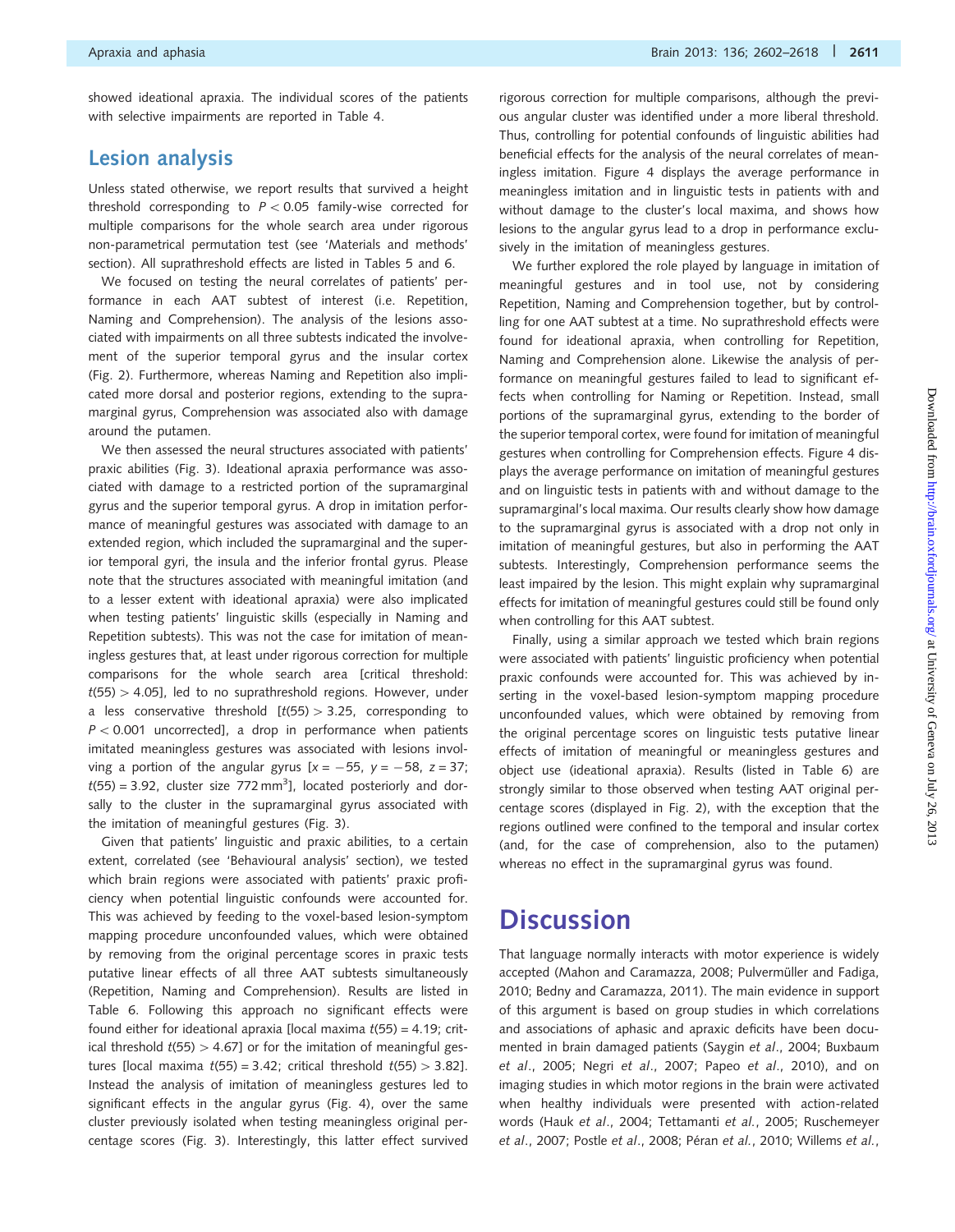#### <span id="page-10-0"></span>Table 4 Performance on linguistic and praxic tasks of patients who showed a selective deficit in one of these tasks and areas of the Brodmann areas lesioned in each of patient

|                                           | Patient | AAT output         | <b>Ideomotor</b><br>apraxix | <b>Ideational</b><br>apraxia | Brodmann areas<br>lesioned                                                                |
|-------------------------------------------|---------|--------------------|-----------------------------|------------------------------|-------------------------------------------------------------------------------------------|
| Selective impairment on language          | D.B.    | Wernicke's aphasia | 72                          | 14                           | 19, 20, 21, 22, 37, 39, 41,<br>42, 48                                                     |
|                                           | G.U.    | Wernicke's aphasia | 69                          | 14                           | 20, 21, 22, 34, 38, 48                                                                    |
|                                           | L.E.    | Wernicke's aphasia | 68                          | 14                           | 19, 20, 21, 22, 37, 39, 40, 41,<br>42, 48                                                 |
|                                           | M.E.    | Broca's aphasia    | 66                          | 14                           | 2, 3, 4, 6, 20, 22, 38, 41, 42,<br>43, 45, 47, 48                                         |
|                                           | S.S.    | Broca's aphasia    | 65                          | 14                           | 6, 11, 20, 22, 25, 34, 41, 42,<br>43, 47, 48                                              |
|                                           | U.L.    | Broca's aphasia    | 57                          | 14                           | 11, 20, 25, 34, 47, 48                                                                    |
| Selective impairment on gesture imitation | C.G.    | No aphasia         | 63                          | 14                           | 7, 19, 39, 40                                                                             |
|                                           | D.C.R.  | No aphasia         | 61                          | 14                           | 20, 34, 48                                                                                |
|                                           | F.U.    | No aphasia         | 60                          | 14                           | 10, 11, 32, 45, 46, 47, 48                                                                |
|                                           | F.N.    | No aphasia         | 60                          | 14                           | 1, 2, 3, 4, 5, 6, 7, 17, 18, 19,<br>20, 21, 22, 23, 26, 29, 30,<br>37, 39, 40, 41, 42, 48 |
|                                           | O.B.    | No aphasia         | 42                          | 14                           | 20, 27, 37, 41, 48                                                                        |
| Selective impairment on tool use          | M.R.    | No aphasia         | 71                          | 11                           | 48                                                                                        |

Impaired performance is highlighted in bold.

#### Table 5 Voxel-based lesion symptom mapping: effect of each subtest

|                                                   |                  | Coordinates    |      | t(55) | Cluster size     |
|---------------------------------------------------|------------------|----------------|------|-------|------------------|
|                                                   | $\boldsymbol{x}$ | y              | z    |       | $\text{[mm}^3$ ] |
| <b>Comprehension</b> (critical $t = 4.25$ )       |                  |                |      |       |                  |
| Superior temporal gyrus                           | $-51$            | $-13$          | $-2$ | 6.20  | 13970            |
| Insular cortex                                    | $-39$            | 5              | $-4$ | 5.65  |                  |
| Putamen                                           | $-25$            | 18             | 9    | 5.03  | 1508             |
| Naming (critical $t = 4.07$ )                     |                  |                |      |       |                  |
| Superior temporal gyrus                           | $-53$            | $-9$           | $-3$ | 7.98  | 45360            |
| Middle temporal gyrus                             | $-67$            | $-28$          | 2    | 6.32  |                  |
| Insular cortex                                    | $-43$            | $\overline{4}$ | $-4$ | 7.15  |                  |
| Supramarginal gyrus                               | $-60$            | 22             | 32   | 4.43  |                  |
| <b>Repetition</b> (critical $t = 4.41$ )          |                  |                |      |       |                  |
| Superior temporal gyrus                           | $-59$            | $-32$          | 17   | 8.08  | 56585            |
| Middle temporal gyrus                             | $-65$            | $-28$          | 3    | 7.97  |                  |
| Supramarginal gyrus                               | $-59$            | $-40$          | 31   | 6.68  |                  |
| Insular cortex                                    | $-44$            | $-12$          | 8    | 6.07  |                  |
| <b>Ideational apraxia</b> (critical $t = 5.11$ )  |                  |                |      |       |                  |
| Supramarginal gyrus                               | $-65$            | $-46$          | 32   | 5.79  | 288              |
| Superior temporal gyrus                           | $-42$            | $-24$          | 6    | 5.47  | 255              |
| <b>Meaningful gestures</b> (critical $t = 4.19$ ) |                  |                |      |       |                  |
| Supramarginal gyrus                               | $-64$            | $-45$          | 33   | 5.53  | 19733            |
| Temporo-parietal junction                         | $-64$            | $-31$          | 24   | 5.28  |                  |
| Insular/opercular cortex                          | $-45$            | 18             | $-3$ | 4.80  | 4631             |
| Inferior frontal gyrus                            | $-41$            | 18             | 19   | 4.79  |                  |
|                                                   |                  |                |      |       |                  |

Regions significantly associated with patients' performance in AAT, ideomotor apraxia and ideational apraxia subtests. Coordinates (in standard MNI space) refer to maximally activated foci in t-map:  $x =$  distance (mm) to the right (+) or the left (-) of the midsagittal line;  $y =$  distance anterior (+) or posterior (-) to the vertical plane through the anterior commissure; z = distance above (+) or below (-) the intercommissural (anterior-posterior commissure) line. All listed regions are in the left hemisphere.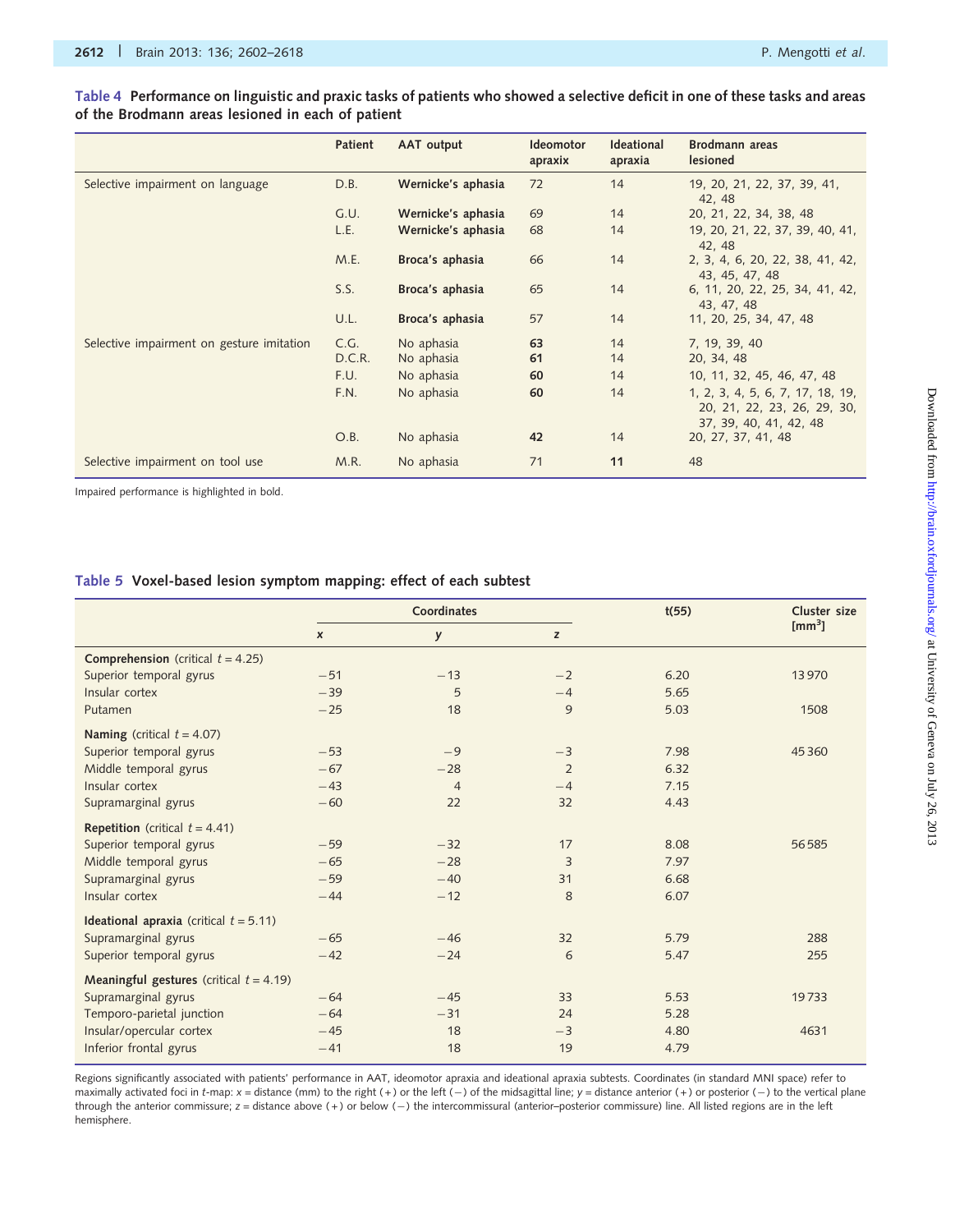#### <span id="page-11-0"></span>Table 6 Voxel-based lesion symptom mapping: dissociated effects

|                                                                                                                                    |                                                                                                          | Coordinates |          | t(55) | Cluster size   |  |  |  |  |  |  |  |
|------------------------------------------------------------------------------------------------------------------------------------|----------------------------------------------------------------------------------------------------------|-------------|----------|-------|----------------|--|--|--|--|--|--|--|
|                                                                                                                                    | $\boldsymbol{x}$                                                                                         | y           | z        |       | $\text{[mm}^3$ |  |  |  |  |  |  |  |
|                                                                                                                                    | <b>Meaningless gestures,</b> controlling for repetition, naming and comprehension (critical $t = 4.05$ ) |             |          |       |                |  |  |  |  |  |  |  |
| Angular gyrus                                                                                                                      | $-48$                                                                                                    | $-55$       | 46       | 4.07  | $\overline{2}$ |  |  |  |  |  |  |  |
| <b>Meaningful gestures,</b> controlling for comprehension only (critical $t = 3.92$ )                                              |                                                                                                          |             |          |       |                |  |  |  |  |  |  |  |
| Supramarginal gyrus                                                                                                                | $-39$                                                                                                    | $-38$       | 38       | 4.15  | 181            |  |  |  |  |  |  |  |
| Temporo-parietal junction                                                                                                          | $-65$                                                                                                    | $-31$       | 24       | 3.98  | 126            |  |  |  |  |  |  |  |
| <b>Comprehension</b> , controlling for ideational apraxia, imitation of meaningful and meaningless gestures (critical $t = 4.29$ ) |                                                                                                          |             |          |       |                |  |  |  |  |  |  |  |
| Putamen                                                                                                                            | $-22$                                                                                                    | 19          | 5        | 4.76  | 1483           |  |  |  |  |  |  |  |
| Insular cortex                                                                                                                     | $-37$                                                                                                    | 5           | $-6$     | 4.86  | 267            |  |  |  |  |  |  |  |
| Superior temporal gyrus                                                                                                            | $-51$                                                                                                    | $-13$       | $-3$     | 4.52  | 123            |  |  |  |  |  |  |  |
| <b>Naming</b> , controlling for ideational apraxia, imitation of meaningful and meaningless gestures (critical $t = 4.12$ )        |                                                                                                          |             |          |       |                |  |  |  |  |  |  |  |
| Superior temporal gyrus                                                                                                            | $-52$                                                                                                    | $-10$       | $-4$     | 5.68  | 6708           |  |  |  |  |  |  |  |
| Middle temporal gyrus                                                                                                              | $-66$                                                                                                    | $-28$       |          | 4.58  |                |  |  |  |  |  |  |  |
| Insular cortex                                                                                                                     | $-42$                                                                                                    | 5           | $-5$     | 5.25  |                |  |  |  |  |  |  |  |
| <b>Repetition</b> , controlling for ideational apraxia, imitation of meaningful and meaningless gestures (critical $t = 4.20$ )    |                                                                                                          |             |          |       |                |  |  |  |  |  |  |  |
| Superior temporal gyrus                                                                                                            | $-58$                                                                                                    | $-32$       | 16       | 4.61  | 7123           |  |  |  |  |  |  |  |
| Middle temporal gyrus                                                                                                              | $-65$                                                                                                    | $-11$       | $\Omega$ | 5.83  |                |  |  |  |  |  |  |  |
| Insular cortex                                                                                                                     | $-44$                                                                                                    | $-13$       |          | 4.74  | 675            |  |  |  |  |  |  |  |

Regions significantly implicated in (i) patients' praxic abilities when potential linguistic confounds are accounted for; and (ii) patients' linguistic abilities when potential praxic confounds are accounted for.

[2010](#page-16-0)). However, when performance is analysed at the level of individual patients, double dissociations between linguistic ability and praxic ability have repeatedly been observed [\(de Ajuriaguerra](#page-15-0) et al[., 1960;](#page-15-0) Kertesz et al[., 1984;](#page-15-0) [Papagno](#page-16-0) et al. 1993; [Negri](#page-15-0) et al[., 2007](#page-15-0); Papeo et al[., 2010](#page-16-0); [Papeo and Rumiati, 2013](#page-16-0)). With the present study we aimed at offering an alternative account that reconciles apparently conflicting associations and dissociations patterns previously reported in the literature.

Fifty-seven left-brain damaged patients performed tests exploring their linguistic and praxic abilities. Presence of aphasia was assessed through three AAT subtests tapping patients' repetition, naming and comprehension wheras ideomotor apraxia was assessed by engaging patients in imitation of meaningful and meaningless actions. In the present study patients were not asked to imitate transitive gestures or to pantomime on verbal command, to avoid the possible interference of aphasia with the apraxia assessment. Moreover, the possible presence of ideational apraxia was tested by asking patients to use real objects. At the group level, we carried out partial correlation analyses that revealed how patients' performance on naming and repetition (but not on comprehension) significantly correlated with imitation of meaningful gestures, while imitation of meaningless gestures mildly correlated with patients' performance on comprehension (but not on naming and repetition).

Moreover, voxel-based lesion-symptom mapping analysis revealed a dissociation between the left angular gyrus, whose damage specifically affected imitation of meaningless gestures (but not linguistic abilities), and the left superior temporal sulcus and the insula, whose damage specifically affected linguistic (but not praxic) proficiency. In contrast, there was no specific region that, when lesioned, led to a deficit in imitating meaningful gestures that was not also causing a linguistic deficit. However, damage to the supramarginal gyrus affected imitation of meaningful gestures (damage to this region was also associated with a drop in patients' naming and repetition), and damage to the superior temporal gyrus and the insular cortex was associated with poor scores on linguistic tests.

With this study we clearly demonstrated that praxic performance and linguistic performance tend to associate when the gesture to be imitated has a meaning for the imitator, and dissociate when the gesture to be imitated carries no meaning.

# Towards a reconciliation of embodied and disembodied hypotheses

There are two alternative views competing over the interpretation of why motor and premotor regions are recruited during linguistic tasks. According to the grounded or embodied accounts of lan-guage understanding ([Gallese and Lakoff, 2005](#page-15-0); Pulvermüller, [2005](#page-16-0); [Barsalou, 2008](#page-15-0)), motor activations play a particularly critical role in understanding motor-related words. Reading or listening to the verb 'to grasp', for instance, automatically activates, through a motor resonance mechanism, the motor representation that is associated with the word. Within this approach, the word–motor coupling is said to have been established during a life-long Hebbian learning: exposure to the word acts as a probe that re-enacts the associated motor representation.

In contrast, neuropsychological studies ([Negri](#page-15-0) et al. 2007; [Papeo](#page-16-0) [et al.](#page-16-0) 2010; [Papeo and Rumiati, 2013](#page-16-0)) showed that the integrity of motor representations is not necessary to understand action words. More recently, transcranial magnetic stimulation and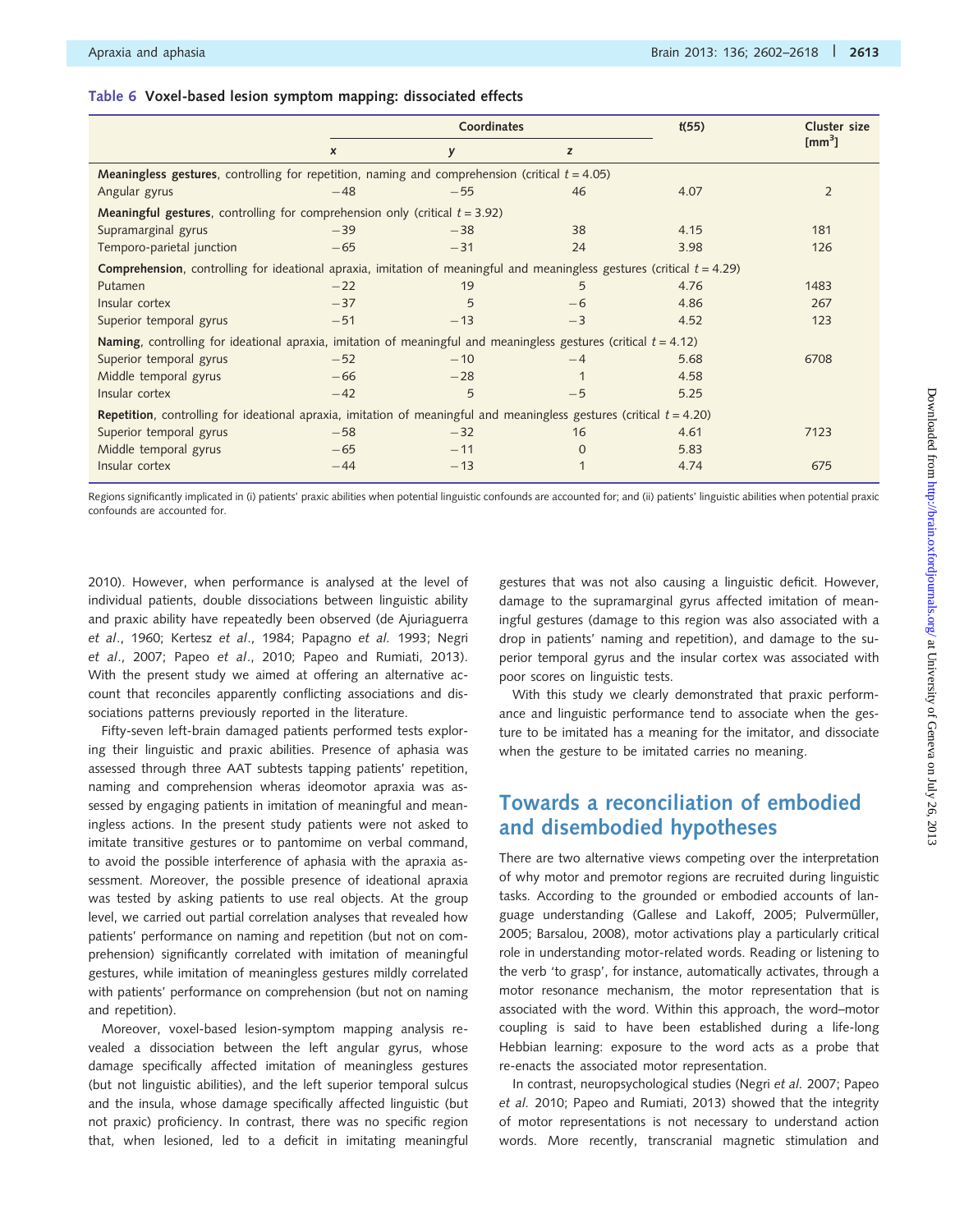<span id="page-12-0"></span>

Figure 2 Surface rendering and axial  $(z = -12; 0; 12; 24)$  sections displaying regions whose damage is associated with a significant drop in performance in AAT subtests. Red, green and blue areas refer to Comprehension (Comp), Naming (Nam) and Repetition (Rep), respectively. Dark yellow describes regions associated with pathological Comprehension and Naming, whereas light blue describes regions associated with pathological Repetition and Naming. Light pink describes regions associated with an impairment in all three subtests.

imaging studies demonstrated that the involvement of the motor system in action word understanding is not fast and it is contingent upon the task or the context in which the word is presented [\(Ruschemeyer](#page-16-0) et al., 2007; [Tomasino](#page-16-0) et al., 2008, [2010](#page-16-0); [Papeo](#page-16-0) et al[., 2009, 2011](#page-16-0), [2012](#page-16-0); Raposo et al[., 2009\)](#page-16-0). Using functional MRI, [Tomasino](#page-16-0) et al. (2010), for instance, showed that when participants silently read action verbs the activations of motor and premotor cortices were modulated by the context in which those verbs were inserted. More specifically, motor and premotor activations decreased in response to action verbs presented as negative imperatives (e.g. 'Don't write'), in comparison with positive imperatives ('Do write'). In a different functional MRI study (Papeo et al[., 2012](#page-16-0)), participants were asked to silently read action and state verbs and, before words were presented, they had to perform a mental rotation task, using either a motor or a nonmotor strategy. The type of strategy used induced a particular cognitive context that could be transferred to the immediately subsequent verb reading. Indeed, results showed that reading after the motor strategy was applied led to an increase of the activation in primary motor, premotor and somatosensory cortices compared with reading after the non-motor strategy. The activations of the motor systems were independent of the identity of the verb, being action or state verb, thus suggesting a predominance of the context over the semantics of the stimuli presented. To conclude this section, there is strong evidence now suggesting that motor resonance for linguistic stimuli can be dependent on contextual factors and that the locus of the interaction between language and action is not the system for action production (see also Papeo et al[., 2010](#page-16-0); [Papeo and Rumiati, 2013](#page-16-0)).

With the present study, we offer a novel interpretation of how the action system and language system may interact. Although the differential processing of action versus non-action verbs was analysed in other studies performed by our group (Papeo et al[., 2009,](#page-16-0) [2011, 2012\)](#page-16-0), in the present study we focused on how imitation of meaningful and meaningless gestures may be influenced by different linguistic processes. The correlational results suggest that imitation of familiar gestures relies on the language system, most likely because these gestures are linked to the corresponding lexical-semantic representations. Thus, as shown by our data, there is an overlap between brain regions underlying linguistic abilities and the ability to imitate meaningful gestures. In contrast, imitation of unknown gestures cannot rely on lexical-semantic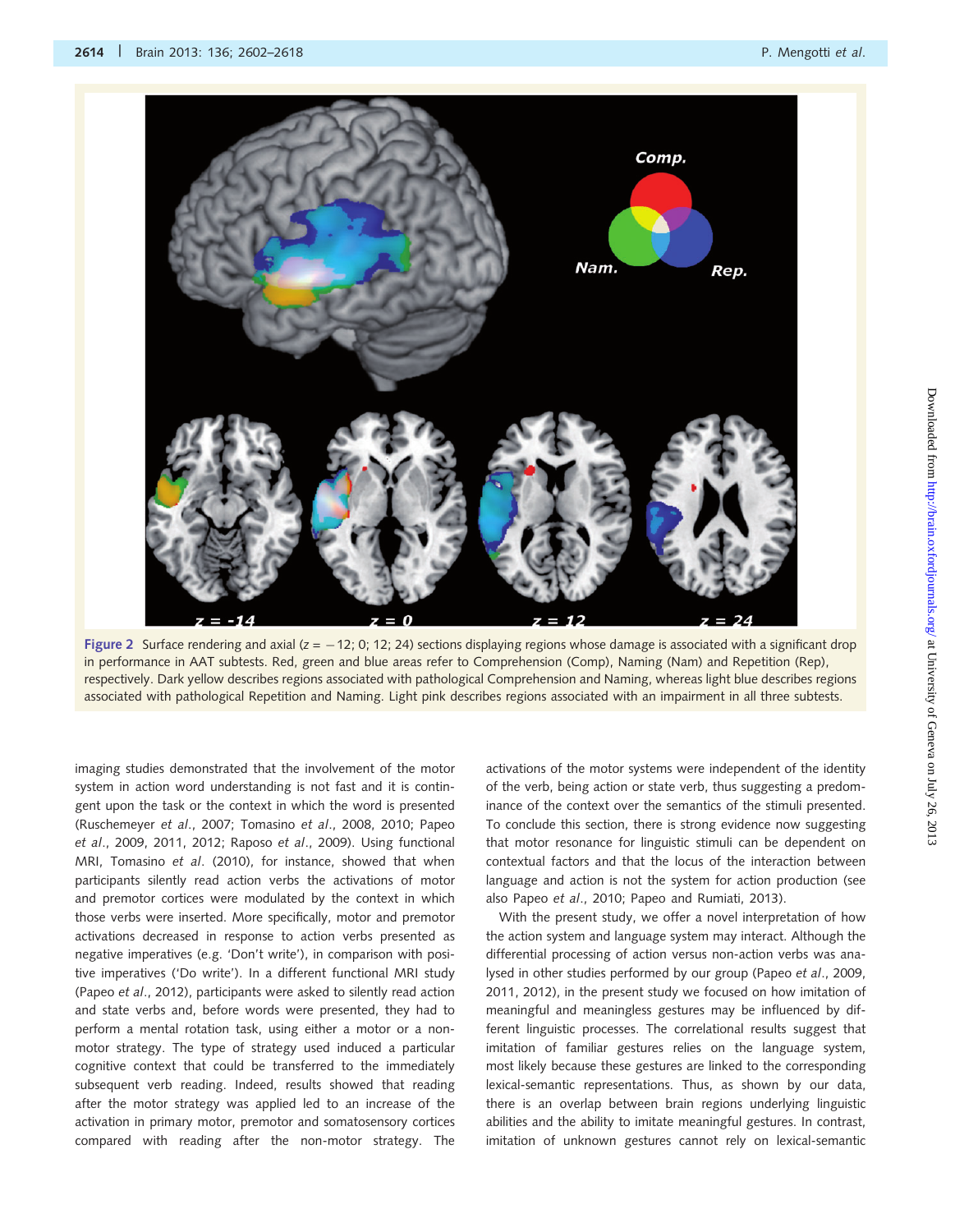<span id="page-13-0"></span>

Figure 3 Surface rendering and axial ( $z = 0$ ; 15; 30; 45) section displaying regions whose damage is associated with a significant drop in performance in ideomotor apraxia and ideational apraxia tests. Cyan, magenta and yellow areas refer to ideational apraxia (IA), imitation of meaningful (MF) and meaningless (ML) gestures, respectively. Light pink describes regions associated with an impairment in both ideational apraxia and imitation of meaningful gestures. Areas associated with impairment in imitation of meaningless gestures are displayed at a less stringent threshold, corresponding to  $P < 0.001$  uncorrected.

representations, as they are novel to the patients, but on a visuomotor conversion mechanism whose neural correlate has often been identified with the angular gyrus ([Goldenberg and](#page-15-0) [Hagmann 1997](#page-15-0); [Peigneux](#page-16-0) et al., 2004; Rumiati et al[., 2005](#page-16-0); Tessari et al[., 2007\)](#page-16-0). This pattern of results can be fully explained within the dual-pathway model of gesture imitation ([Tessari and](#page-16-0) [Rumiati, 2004](#page-16-0); Tessari et al[., 2007](#page-16-0)), that predicts relatively independent neurocognitive mechanisms for familiar and unknown stimuli.

## Imitation is not a single process

According to cognitive models of praxis (Rothi et al[., 1991;](#page-16-0) [Cubelli](#page-15-0) et al.[, 2000; Buxbaum, 2001;](#page-15-0) [Rumiati](#page-16-0) et al., 2010), different processing stages are required depending on the type of stimulus to be processed and the response to be produced. Thus, the pattern of deficits in reproducing gestures shown by neuropsychological patients can be explained by the disruption of one or more of these processing stages. Our study provides novel evidence for how the neural structures underlying imitation of meaningful and meaningless gestures comprise different subportions of the inferior parietal cortex, with the more dorsal portion of the angular gyrus  $(z = 37, 46)$  specifically implicated in the imitation of meaningless gestures, and the ventral/anterior portion of the supramarginal gyrus  $(z = 33, 38)$  associated with meaningful gestures (Figs 3 and [4\)](#page-14-0). Consistently, the large group of patients that took part in our study ( $n = 57$ ) allowed us to better characterize the findings of previous neuropsychological reports, in which damage to the inferior parietal cortex was associated with either type of gesture ([Goldenberg and Hagmann, 1997](#page-15-0); [Tessari](#page-16-0) et al., [2007](#page-16-0)).

The functional differentiation of the parietal cortex, along the dorsal-to-ventral axis, as dependent on the semantic content of a gesture is consistent with the one provided by previous neuroimaging studies on healthy volunteers [\(Peigneux](#page-16-0) et al., 2004; [Rumiati](#page-16-0) et al[., 2005\)](#page-16-0). When testing for meaningful (versus meaningful) gestures ([Rumiati](#page-16-0) et al., 2005), or for gestures which were novel (versus familiar) to the performer [\(Peigneux](#page-16-0) et al., 2004), an increase of neural activity in the intraparietal and superior parietal cortex (average z from all local maximas  $\sim$ 50), together with the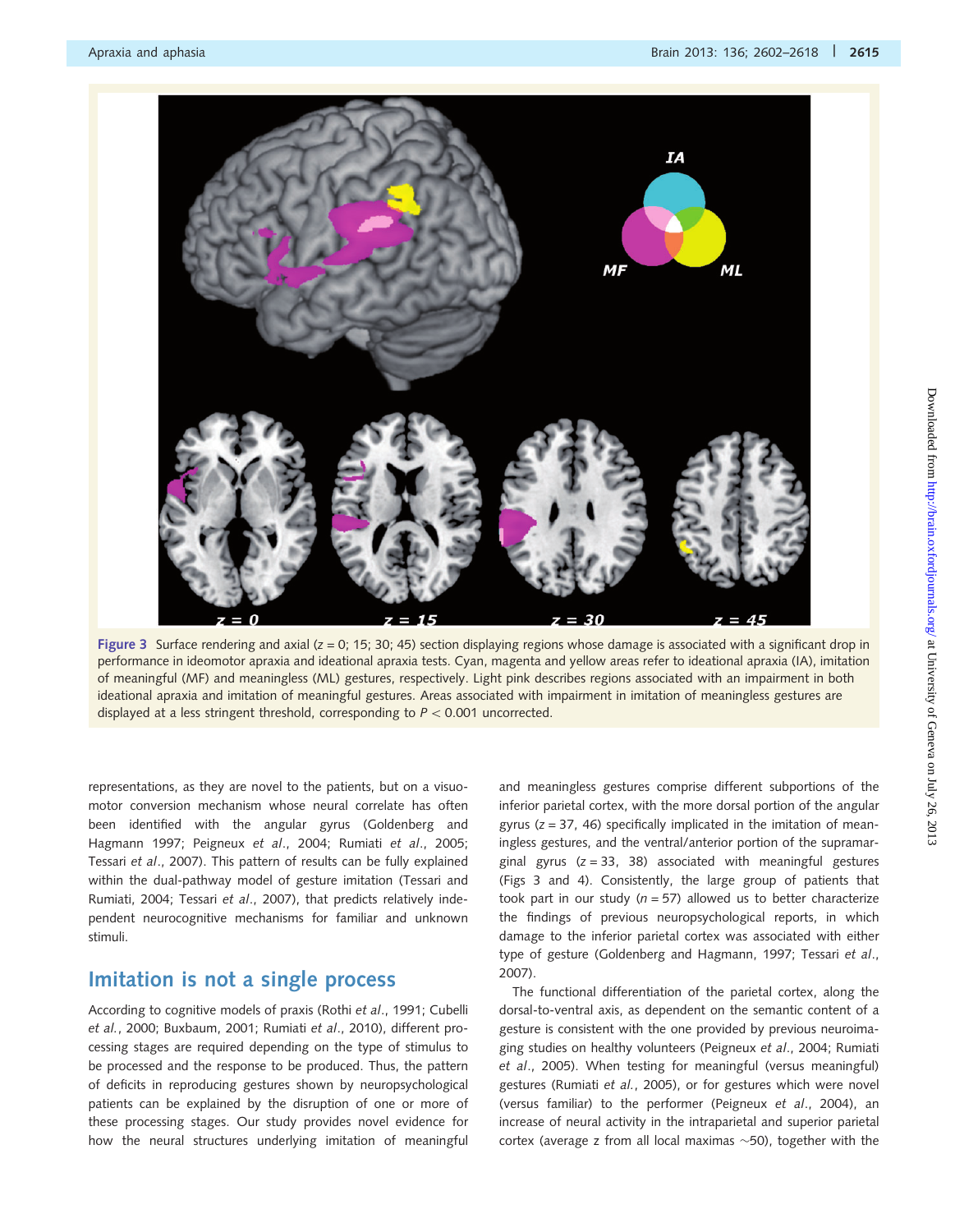<span id="page-14-0"></span>

Figure 4 Surface rendering displaying regions associated with praxic effects when potential linguistic confounds are accounted for. Yellow regions refer to effects of imitation of meaningless (ML) gestures while controlling for Repetition (Rep), Naming (Nam) and Comprehension (Comp). Magenta regions refer to effects of imitation of meaningful (MF) gestures while controlling for Comprehension only. Regions are displayed with the same threshold as in [Fig. 2](#page-12-0) (for magenta areas,  $P < 0.05$  corrected; for yellow areas,  $P < 0.001$ , uncorrected). For each region we also plotted patients' average performance in praxic and linguistic tests against the presence/absence of a lesion in the region's local maxima. Dark grey bars refer to the performance of those patients in which the region is undamaged, whereas light grey bars refer to those patients in which the region is damaged. Graph legends also report how many patients fall in each category. Error bars refer to standard errors of the mean.

precuneus, the inferior temporal gyrus and the parahippocampal gyrus, was observed. However, when testing the imitation of meaningful (versus meaningless), or familiar (versus novel) gestures, the authors reported activations of the inferior parietal cortex (average z $\sim$ 37), as well as the middle frontal gyrus, the left superior temporal gyrus, right parieto-occipital and occipitotemporal junctions.

Our results clarify the previous functional findings in two ways. First, lesion data reveal the causal contribution of the different parietal portions towards the individuals' ability to reproduce gestures. Recent studies [\(Rizzolatti and Matelli, 2003](#page-16-0); [Binkofski and](#page-15-0) [Buxbaum, 2012](#page-15-0); Mahon et al[., 2013](#page-15-0)) suggested that the dorsal pathway in the parietal cortex can be divided into two specialized components, the dorso-dorsal stream and the ventro-dorsal stream. The parietal cluster found in the present study is part of the ventro-dorsal stream, thus suggesting a further specialization of this pathway when gesture imitation is considered. Second, our results clearly indicate that only imitation of meaningful gestures and its neural correlates are influenced by the lexical-semantic processes. As we have argued above, these findings are accommodated within the dual-pathway model of gesture imitation [\(Tessari and Rumiati, 2004;](#page-16-0) Tessari et al[., 2007\)](#page-16-0), with the angular gyrus being associated with the direct pathway triggered by any gesture irrespective of its content but prevalently recruited for meaningless gestures, and the supramarginal gyrus being recruited by the semantic pathway, whenever the gesture to be is reproduced by relying on the corresponding lexical-semantic representation.

## Dissociating patterns

In general, associations of aphasic and apraxic deficits are often observed in brain-damaged patients. However, evidence that the linguistic abilities and the ability to imitate gestures, as a key test for ideomotor apraxia, can dissociate has also been documented ([de Ajuriaguerra](#page-15-0) et al., 1960; Kertesz et al[., 1984;](#page-15-0) [Papagno](#page-16-0) et al., [1993;](#page-16-0) Negri et al[., 2007;](#page-15-0) Papeo et al[., 2010; Papeo and Rumiati,](#page-16-0) [2013\)](#page-16-0), thus suggesting the independence of these two abilities. Likewise dissociations between linguistic abilities and the ability to use objects, as the key test for the presence of ideational apraxia, have also been known since many years (Negri et al[., 2007;](#page-15-0) [Papeo](#page-16-0) et al[., 2010](#page-16-0)). Moreover, even though ideational apraxia is less common than ideomotor apraxia (defined here as a prevalent deficit in using objects and in gesture imitation, respectively), they have been observed to dissociate in patients [\(De Renzi](#page-15-0) et al., [1968; De Renzi and Lucchelli, 1988;](#page-15-0) Rumiati et al[., 2001;](#page-16-0) [Lunardelli](#page-15-0) et al., 2011) thus ruling out the account that ideational apraxia is simply a more severe form of ideomotor apraxia ([Sitting,](#page-16-0) [1931; Zangwill, 1960](#page-16-0)).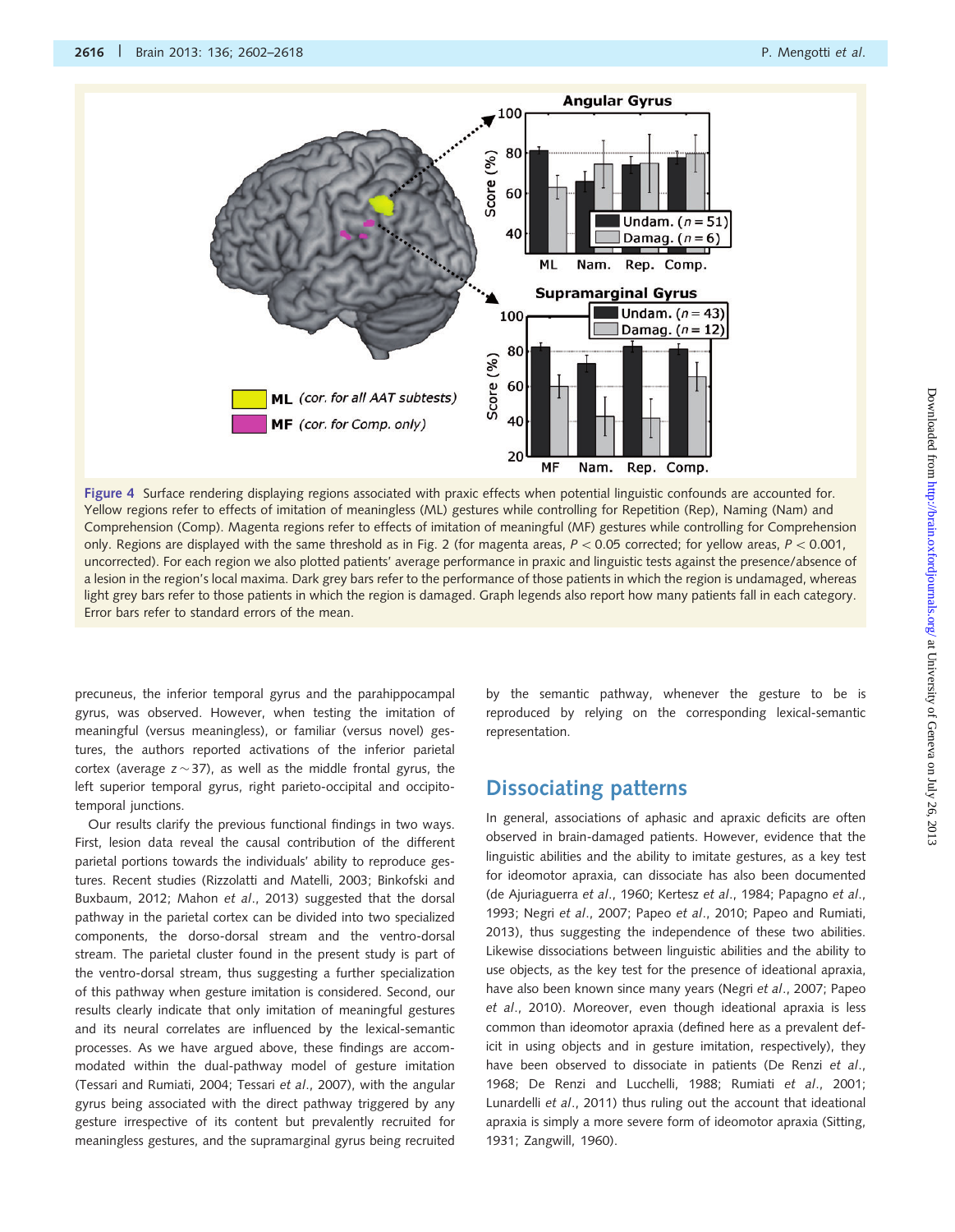<span id="page-15-0"></span>Our present data confirm that aphasia, ideomotor apraxia and ideational apraxia can be observed in isolation. Dissociations are fundamental in neuropsychological studies, as they provide strong evidence in support of functional independence of the dissociating abilities ([Shallice, 1988](#page-16-0)). However, our findings go beyond the inference that dissociating processes must be associated with discrete neural substrates but they rather suggest that, even when considering independent processes, these brain networks can partially overlap. Thus, functional independence does not exclude the possibility of an interaction between the systems, as showed by the lack of brain correlates exclusively dedicated to the imitation of meaningful gestures (controlling for the influence of language).

# Acknowledgements

We would like to thank Dr Alberta Lunardelli and Dr Alessia Tessari for providing us with information about some patients.

# Funding

This research was supported by a grant (PRIN) awarded to R.I.R. by the Italian Ministry of Education, University and Research and by a post-doctoral fellowship awarded to P.M. by the FSE (Fondo Sociale Europeo) of the Friuli-Venezia Giulia Government (S.H.A.R.M. project- Supporting Human Assets in Research and Mobility) in collaboration with S.I.D.EM. S.p.A.

# References

- Bay E. Aphasia and non-verbal disorders of language. Brain 1962; 85: 411–26.
- Baldo JV, Bunge SA, Wilson SM, Dronkers NF. Is relational reasoning dependent on language? A voxel-based lesion symptom mapping study. Brain Lang 2010; 113: 59–64.
- Barsalou LW. Grounded cognition. Annu Rev Psychol 2008; 59: 617–45.
- Bartolo A, Cubelli R, Della Sala S, Drei S, Marchetti C. Double dissociation between meaningful and meaningless gesture reproduction in apraxia. Cortex 2001; 37: 696–9.
- Bates E, Wilson SM, Saygin AP, Dick F, Sereno MI, Knight RT, et al. Voxel-based lesion-symptom mapping. Nat Neurosci 2003; 6: 448–50.
- Bedny M, Caramazza A. Perception, action, and word meanings in the human brain: the case from action verbs. Ann N Y Acad Sci 2011;  $1224.81 - 95$
- Binkofski F, Buxbaum LJ. Two action systems in the human brain. Brain Lang 2012, in press.
- Buxbaum LJ. Ideomotor apraxia: a call to action. Neurocase 2001; 7: 445–58.
- Buxbaum LJ, Kyle KM, Menon R. On beyond mirror neurons: internal representations subserving imitation and recognition of skilled objectrelated actions in humans. Brain Res Cogn Brain Res 2005; 25: 226–39.
- Caffarra P, Vezzadini G, Dieci F, Zonato F, Venneri A. Modified card sorting test: normative data. Journal of Clinical and Experimental Neuropsychology 2004; 26: 246–50.
- Carlesimo GA, Caltagirone C, Gainotti G. The mental deterioration battery: normative data, diagnostic reliability and qualitative analyses of cognitive impairment. European Neurology 1996; 36.
- Cubelli R, Marchetti C, Boscolo G, Della Sala S. Cognition in action: Testing a model of limb apraxia. Brain Cogn 2000; 44: 144–65.
- de Ajuriaguerra J, Hécaen H, Angelergues R. Les apraxies, variétes cliniques et latéralisation lésionnelle. Rev Neurologique 1960; 102: 566–94.
- De Renzi E. Apraxia. In: Boller F, Grafman J, editors. Handbook of clinical neuropsychology. Vol. 2. Amsterdam, New York, Oxford: Elsevier; 1990. p. 245–63.
- De Renzi E, Faglioni P. Normative data and screening power of a shortened version of the Token Test. Cortex 1978; 14: 41–9.
- De Renzi E, Lucchelli F. Ideational apraxia. Brain 1988; 111: 1173–85.
- De Renzi E, Pieczuro A, Vignolo LA. Ideational apraxia: a quantitative study. Neuropsychologia 1968; 6: 41–52.
- De Renzi E, Motti F, Nichelli P. Imitating gestures: a quantitative approach to ideomotor apraxia. Arch Neurol 1980; 37: 6–10.
- De Renzi E, Faglioni P, Lodesani M, Vecchi A. Performance of left braindamaged patients on imitation of single movements and motor sequences: frontal and parietal-injured patients compared. Cortex 1983; 19: 333–43.
- Duffy RJ, Duffy JR, Pearson KL. Pantomime recognition in aphasics. J Speech Lang Hear Res 1975; 18: 115–32.
- Finkelnburg FC. Sitzung der niederrheinischen gesellschaft in bonn. Medizinische section. Berliner Klinische Wochenschrift 1870; 7: 449–50, 460–2.
- Gallese V, Lakoff G. The brain's concepts: the role of the sensorymotor system in conceptual knowledge. Cogn Neuropsych 2005; 22: 455–79.
- Giovagnoli AR, Del Pesce M, Mascheroni S, Simoncelli M, Laiacona M, Capitani E. Trail making test: normative values from 287 normal adult controls. The Italian Journal of Neurological Sciences 1996; 17: 305–9.
- Goldenberg G. Apraxia and the parietal lobes. Neuropsychologia 2009; 47: 1149–59.
- Goldenberg G, Hagmann S. The meaning of meaningless gestures: a study of visuo-imitative apraxia. Neuropsychologia 1997; 35: 333–41.
- Goldenberg G, Hagmann S. Tool use and mechanical problem solving in apraxia. Neuropsychologia 1998; 36: 581–98.
- Goldenberg G, Spatt J. The neural basis of tool use. Brain 2009; 132: 1645–55.
- Goldenberg G, Hermsdörfer J, Spatt J. Ideomotor apraxia and cerebral dominance for motor control. Cogn Brain Res 1996; 3: 95–100.
- Goldstein K. Language and language disturbances. New York: Grune & Stratton: 1948.
- Hauk O, Johnsrude I, Pulvermüller F. Somatotopic representation of action words in human motor and premotor cortex. Neuron 2004; 41: 301–7.
- Howard D, Patterson KE. The pyramids and palm trees test. Bury St. Edmunds, UK: Thames Valley Test Co; 1992.
- Kertesz A, Ferro JM, Shewan CM. Lesion size and location in ideomotor apraxia. Brain 1984; 107: 921–33.
- Kimberg DY, Coslett HB, Schwartz MF. Power in voxel-based lesionsymptom mapping. J Cogn Neurosci 2007; 19: 1067–80.
- Liepmann H. Apraxie [Apraxia]. Ergeb Gesamten Med 1920; 1: 516–43.
- Lunardelli A, Negri GAL, Sverzut A, Gigli G, Rumiati RI. I know what it is, but can't use it! A case of ideational apraxia. Giornale italiano di psicologia 2011; 38: 605–27.
- Luzzatti C, Willmes K, De Bleser R. Aachener Aphasie Test (AAT) versione italiana. Firenze: Organizzazioni Speciali; 1996.
- Mahon BZ, Caramazza A. A critical look at the embodied cognition hypothesis and a new proposal for grounding conceptual content. J Physiol Paris 2008; 102: 59–70.
- Mahon BZ, Kumar N, Almeida J. Spatial frequency tuning reveals interactions between the dorsal and ventral visual systems. J Cogn Neurosci 2013; 25: 862–71.
- Morlaas J. Contribution a l'etude de l'apraxie. Paris: Legrand; 1928.
- Negri GAL, Rumiati RI, Zadini A, Ukmar M, Mahon BZ, Caramazza A. What is the role of motor simulation in action and object recognition? Evidence from apraxia. Cogn Neuropsych 2007; 24: 795–816.
- Oldfield RC. The assessment and analysis of handedness: the Edinburgh inventory. Neuropsychologia 1971; 9: 97–113.